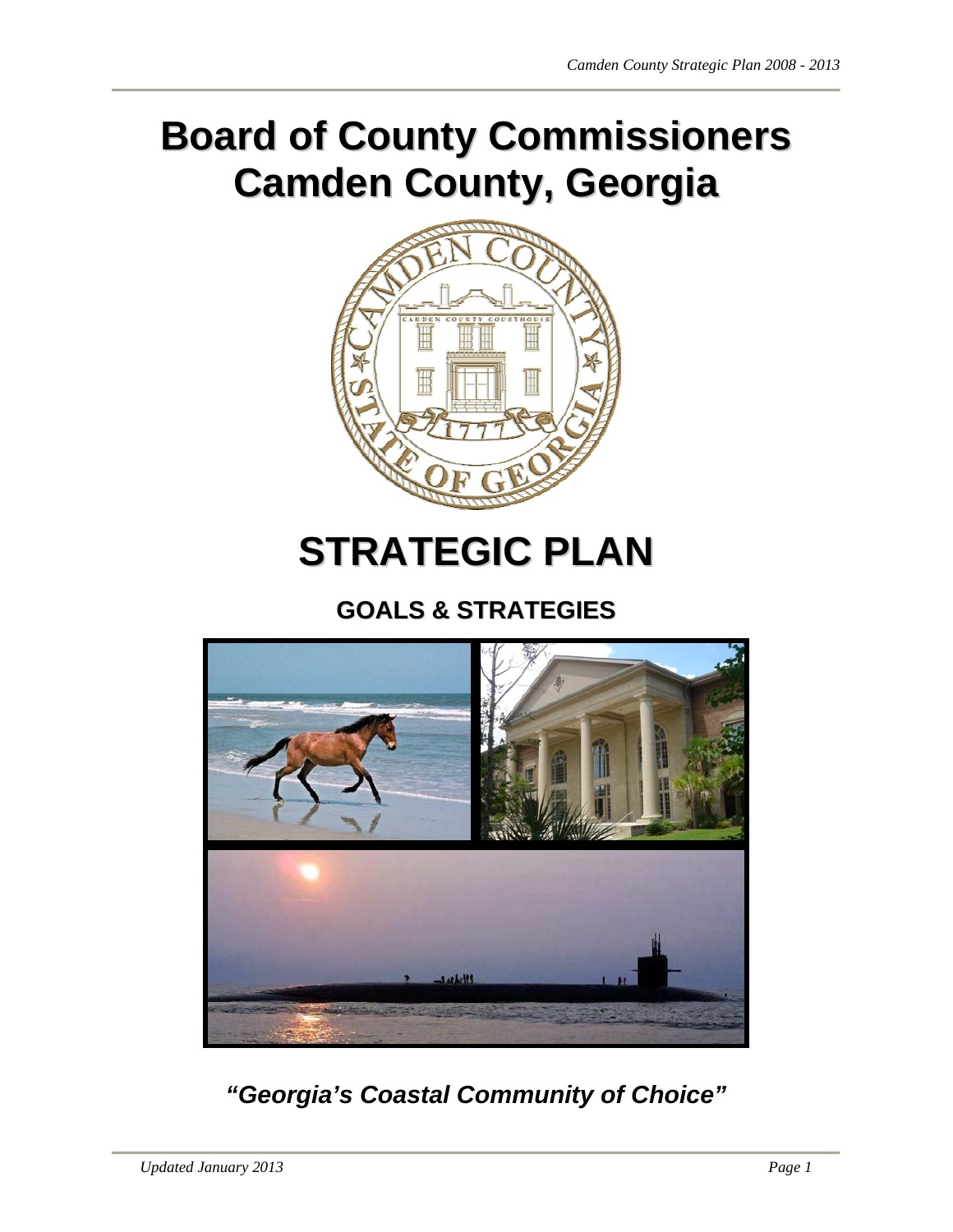# **CAMDEN COUNTY, GEORGIA**

# **Board of County Commissioners**

**Willis R. Keene, Jr.**  Commissioner, District 1

**Chuck Clark**  Commissioner, District 2

**Jimmy Starline**  Commissioner, District 3

**Gary Blount**  Commissioner, District 4

**David L. Rainer**  Commissioner, District 5

### **Management Team**

**Steve L. Howard**  County Administrator

**Michael J. Fender**  Finance & Budget Director

**John Peterson**  Planning & Development Director

> **Chief Dennis Gailey**  Public Safety Director

**Adam Kabasakalian**  Strategic Initiatives Director

> **Scott Brazell**  Public Works Director

**Staci J. Bowick**  Support Services Director

**Lannie Brant**  Solid Waste Director

> **Katie Bishop**  County Clerk

**O. Brent Green**  County Attorney

*This list is updated annually on January 1st*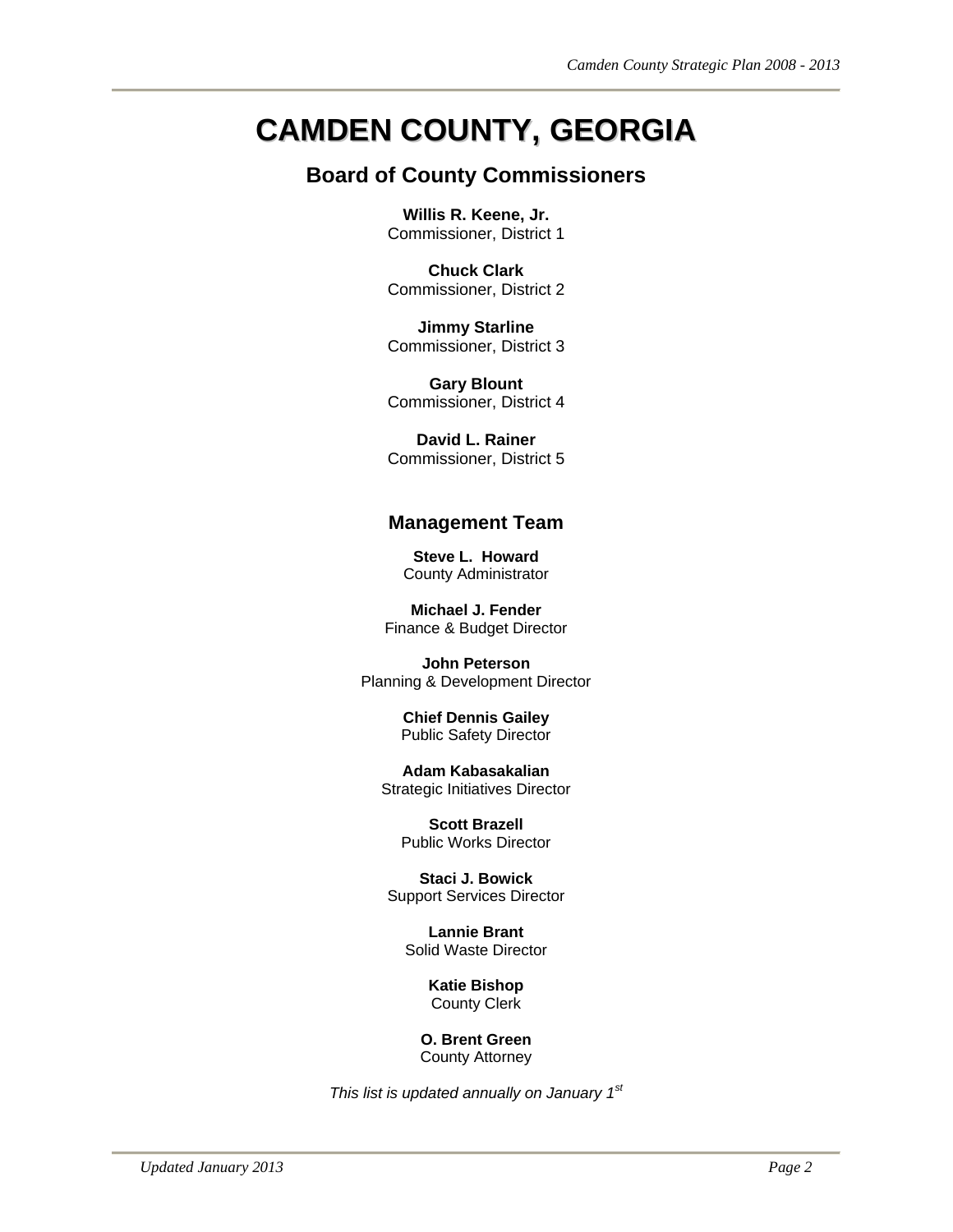# **TABLE OF CONTENTS**

| <b>VALUES</b>                                                                                   |  |
|-------------------------------------------------------------------------------------------------|--|
|                                                                                                 |  |
|                                                                                                 |  |
| <b>ISSUE 1:</b>                                                                                 |  |
| $\checkmark$ Goal 1.1                                                                           |  |
| Goal 1.2                                                                                        |  |
| Goal 1.3                                                                                        |  |
| Complete Coastal Georgia Comprehensive Plan 10<br>$\checkmark$ Goal 1.5                         |  |
| $\sqrt{G}$ oal 1.6                                                                              |  |
| $\sqrt{G}$ oal 1.7<br><b>Adopt Impact Fees</b>                                                  |  |
| Implementation of E-911 Readdressing for County  12<br>Goal 1.8                                 |  |
| $\sqrt{G}$ oal 1.9                                                                              |  |
| <b>ISSUE 2:</b>                                                                                 |  |
| $\checkmark$ Goal 2.1                                                                           |  |
| To Review County Programs in Context of Mission Statement 15<br>$\sqrt{3}$ Goal 2.2             |  |
| $\checkmark$ Goal 2.3<br><b>Pursue Alternative Revenue Sources to Support County Services15</b> |  |
| $\checkmark$ Goal 2.4                                                                           |  |
| <b>ISSUE 3:</b>                                                                                 |  |
| $\checkmark$ Goal 3.1                                                                           |  |
| $\sqrt{3}$ Goal 3.2                                                                             |  |
| $\checkmark$ Goal 3.3                                                                           |  |
| $\checkmark$ Goal 3.4                                                                           |  |
| <b>Implementation of County Facility Maintenance Program  23</b><br>Goal 3.5                    |  |
| <b>Ensure Most Effective and Efficient Use of County Facilities 23</b><br>$\checkmark$ Goal 3.6 |  |
| Provide Optimal Security and Safety of County Buildings 24<br>$\checkmark$ Goal 3.7             |  |
|                                                                                                 |  |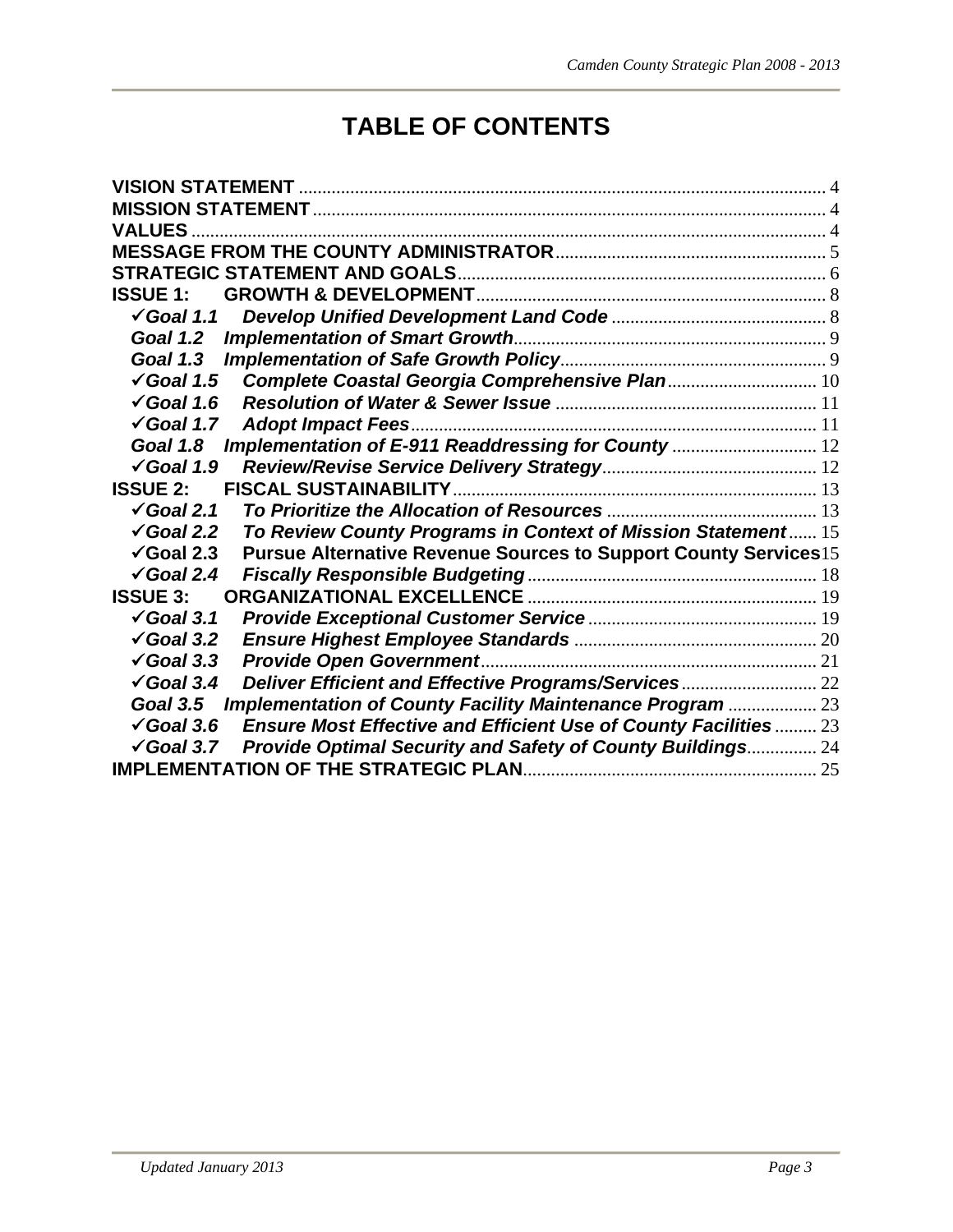# **VISION STATEMENT**

Helping to make Camden County the best place to be by preserving and enhancing the history and quality of life while promoting smart growth and providing an efficient, effective and responsive government.

# **MISSION STATEMENT**

It is the mission of Camden County Government to provide responsive, innovative, and cost effective services, promote smart growth, effectively communicate with the community, improve infrastructure and technology, preserve the health, welfare, safety, and environment while maintaining the outstanding quality of life that makes our county a desirable place to live and work.

# **VALUES**

The Board of County Commissioners and employees of Camden County are committed to the following values:

#### **Integrity**

We act with honesty and fairness and always strive to do the right thing.

#### **Respect**

We treat everyone with respect. We recognize the dignity that is inherent in all people and celebrate the strength that comes from the diversity of people and ideas.

#### **Service**

We take pride in our role as public servants and are dedicated to service excellence. We are committed to responsive, quality service, delivered with timeliness, courtesy, and fairness.

#### **Accountability**

We are accountable and responsible for our actions and accept the consequences of our decisions.

#### **Teamwork**

We value teamwork, and promote the principles of partnership, consultations and open communication.

#### **Balance**

We encourage the achievement of a healthy balance in the working and personal lives of employees, believing that this contributes to the vitality of individuals, our organization and our community.

The Vision, Mission and Value Statements for Camden County were adopted by the Board of County Commissioners on December 4, 2007.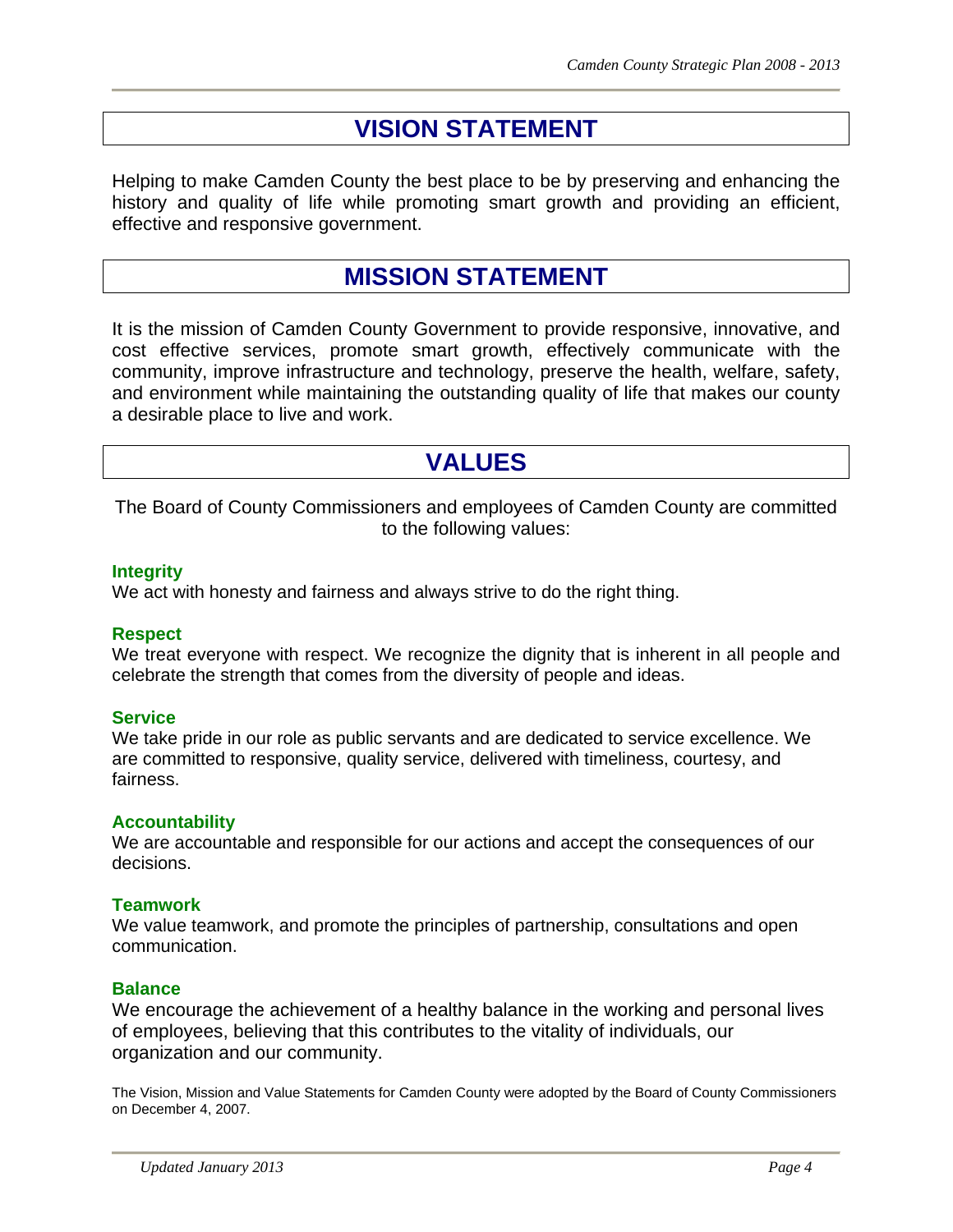# **MESSAGE FROM THE COUNTY ADMINISTRATOR** *"Leadership that Listens"*

I am pleased to present the Camden County Board of Commissioners and citizens with the *Camden County Strategic Plan 2008 – 2012 final update* which highlights the past five ambitious years of success. The Strategic Plan upholds the three key strategic focus areas as approved by the Board of County Commissioners on December 4, 2007.

### **Growth & Development Fiscal Sustainability Organizational Excellence**

This Strategic Plan laid the foundation to meet our strategic priorities by establishing strategies and action steps to meet these key focus areas. This Plan represented the first steps of the strategic management and planning system which links the goals and strategies to the strategically developed expenditure plan that is utilized during budget processes.

While this document has been completed, the strategic vision will remain intact.

The Strategic Plan and its lasting effects will help the County control its future. It is a means of understanding change, forecasting change, and setting a course of action to manage the expected implications of change. It was a positive means of moving the County forward.

We will continue to solicit the public's input regarding the future of Camden County. We are dedicated to achieving a dynamic, forward-thinking County for the benefit of its citizens.

I appreciate the hard work of the Strategic Planning Steering Committee and Staff, and the support of the Board of County Commissioners and, most importantly, the citizens of Camden County. I look forward to the future successes of Camden County as we continue to keep your eyes on the horizon.

The County is now poised to meet tomorrow's challenges *today*.

Sincerely,

Steve L. Howard, CPM, CPPO County Administrator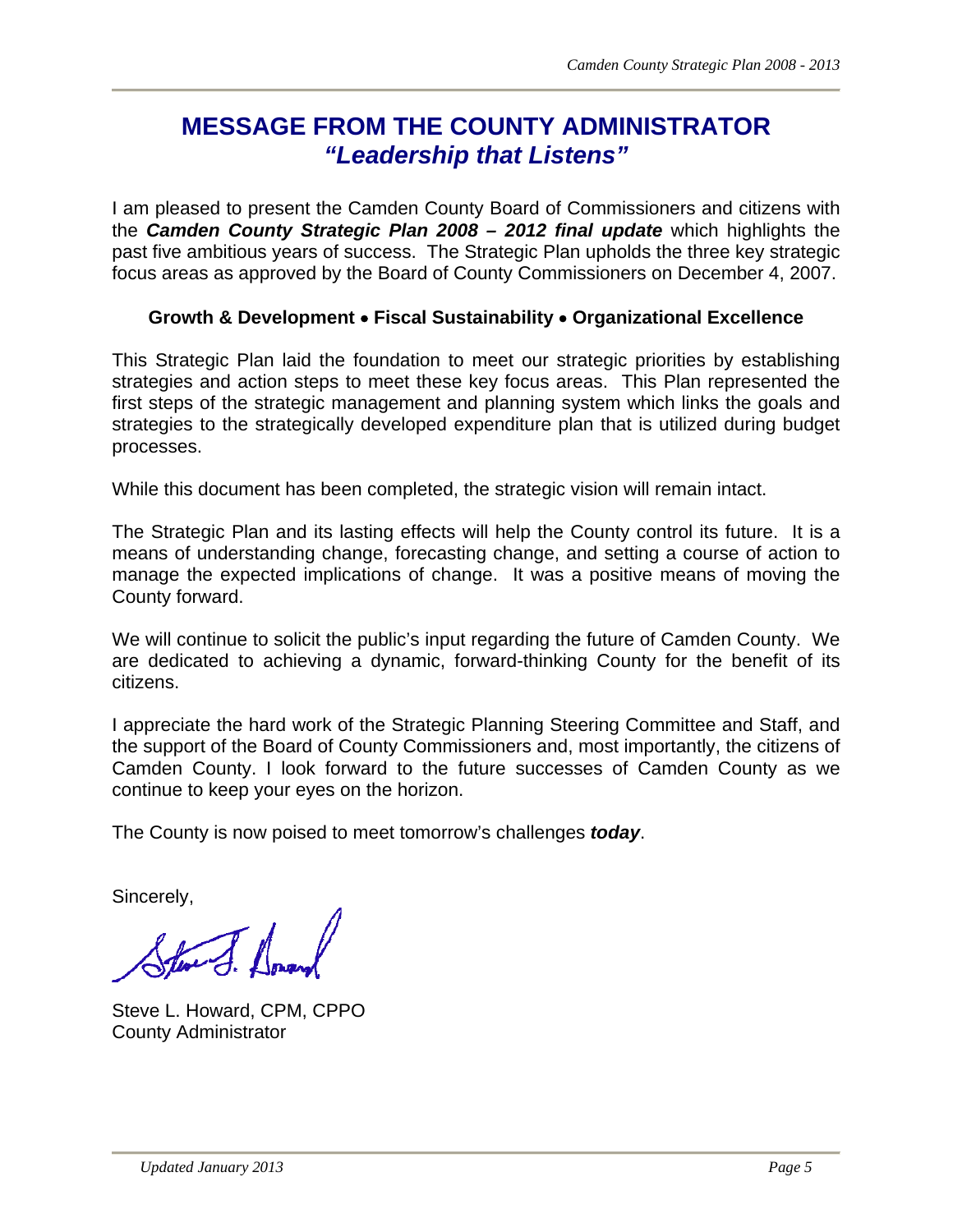# **CAMDEN COUNTY, GEORGIA STRATEGIC PLAN**

# **STRATEGIC STATEMENT AND GOALS**

# **INTRODUCTION**

Camden County has developed a Strategic Plan in order to appropriately allocate resources and act responsibly in accordance with its vision and mission statements. This plan makes every attempt to identify what is important in our community. Camden County is a community in transition, with challenges and opportunities presented by our continued growth and diversity. In order to respond effectively and be successful, we must respond strategically to the needs of our citizens. The Board of County Commissioners began the steps to meet this challenge with the endorsement and support of a Strategic Planning Steering Committee and a Citizen Survey requesting input from the people regarding key issues they believed most strongly affected the future of Camden County.

The first step of the Steering Committee was to present the Board of County Commissions with Vision and Mission Statements as well as a list of values for the Board and its employees which were adopted by the Board on December 4, 2007. The Strategic Planning Steering Committee then addressed what they determined to be three key strategic focus areas related to the County's Vision and Mission Statements as it related to Strategic Planning, including Growth & Development, Fiscal Sustainability and Organizational Excellence. Once the key focus areas were determined, the committee then began the process of establishing goals in order to achieve their objectives. The next step that faced the Steering Committee was establishing appropriate strategies and action steps to accomplish the goals identified. It is the intent of Camden County to use this Strategic Plan, as well as additional Strategic Plan as revised when reasoned necessary, as a working document and to guide the future budgetary process through this plan. The Camden County Board of Commissioners realizes that the only way to protect the future of Camden County is through proactive long range planning.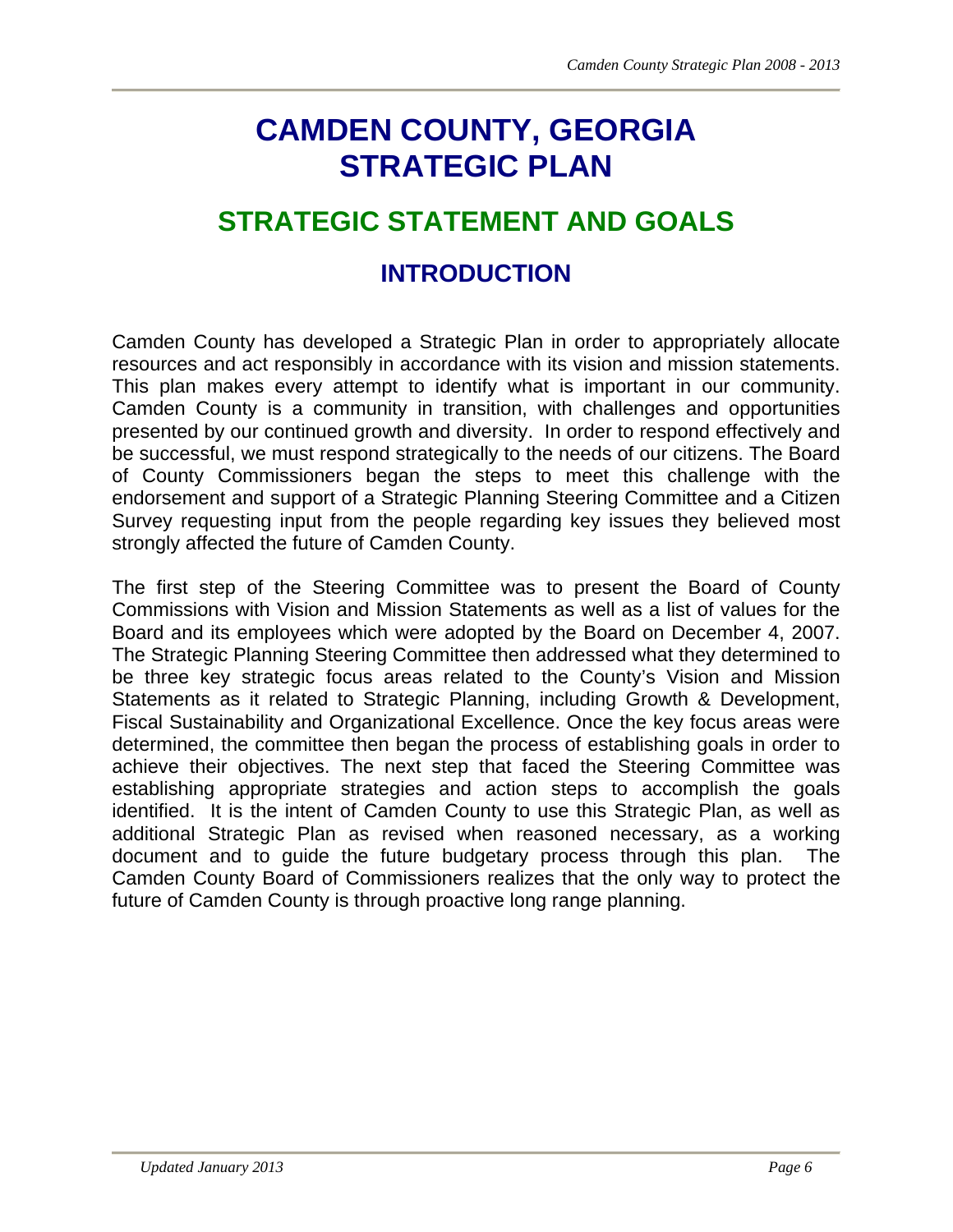### **WHAT IS A STRATEGIC PLAN?**

A Strategic Plan is an action-oriented set of strategies and action steps developed to accomplish a mission that is responsive to a dynamic, ever changing and evolving environment. Typically, a county strategic plan does the following:

- o Identifies the county's mission or purpose;
- o Identifies the county's issues, including strengths, weaknesses, opportunities and threats;
- o Develops a vision for the county's future;
- o Develops strategies designed to realize the shared vision;
- o Formulates an action plan and timeline;
- o Identifies persons or groups responsibility for initiating the action(s); and
- o Establishes methods to measure progress and success in achieving the desired outcomes.

As in all strategic planning, this is only a document. The real effort and importance lies in the process and implementation of what is presented in this plan. Camden County expects to accomplish many of its goals within the next year, while some may take significantly longer to achieve. We understand that the goals set will likely guide our actions for the next several years. While an effort has been made to determine the key matters influencing the future of Camden County, the Board understands that issues of importance can change from year to year. To this end, it is the responsibility of the Strategic Planning Steering Committee to revisit and revise focus areas, goals, strategies and actions steps as are deemed necessary by the government and the people of Camden County.

#### **IDENTIFICATION OF STRATEGIC FOCUS AREAS**

During Strategic Planning Steering Committee meetings, the committee was tasked with identifying key strategic focus areas. The Strategic Planning Committee determined through thought provoking discussion and debate, the following areas that they determined demand attention in order to enhance and protect our future. The strategic focus areas approved by the Board of County Commissioners for 2008 are, in no particular order:

- o Growth & Development
- o Fiscal Sustainability
- o Organizational Excellence

These key strategic focus areas became the foundation of the Strategic Plan.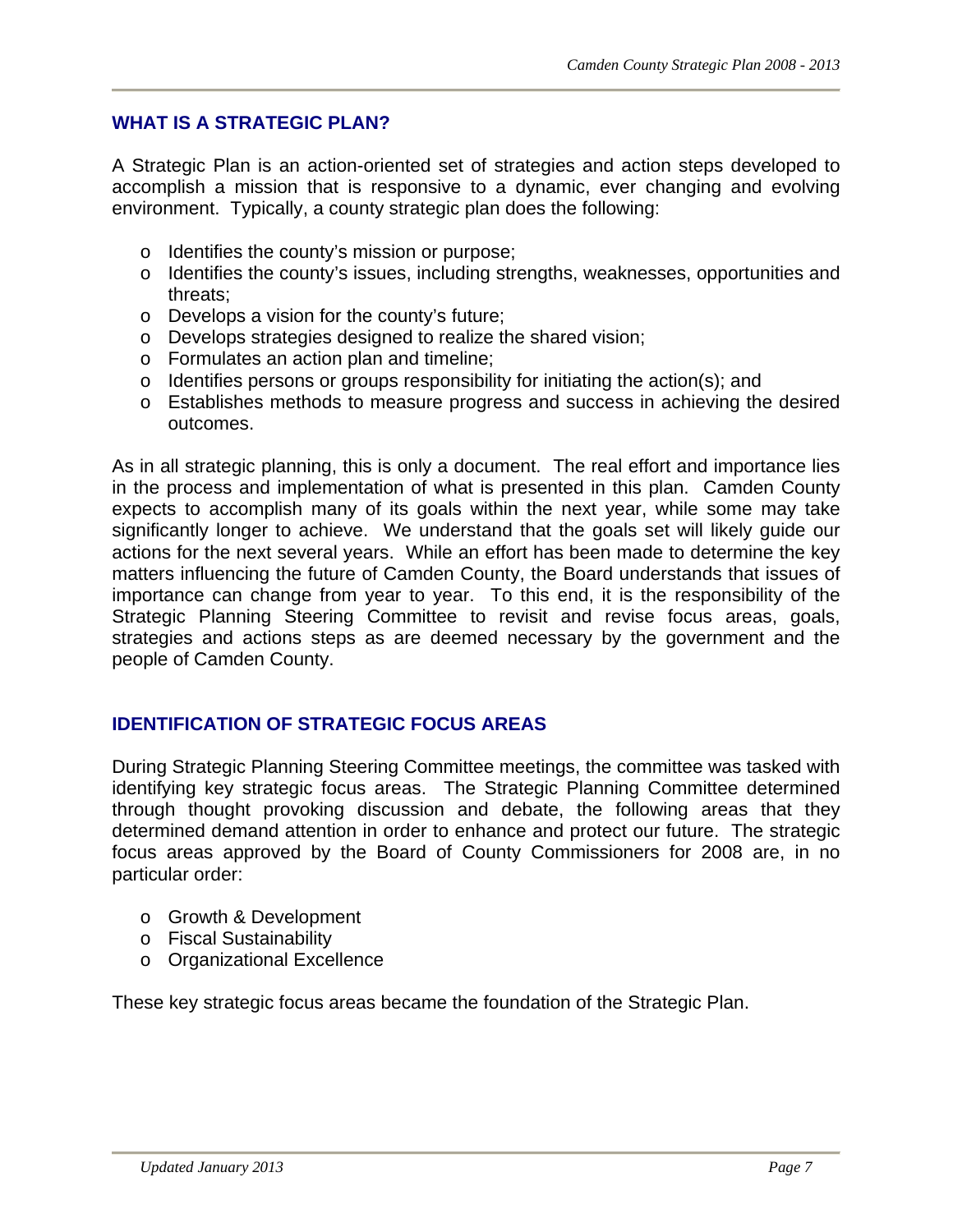# **ISSUE 1: GROWTH & DEVELOPMENT**

Camden County understands that growth brings inherent challenges and opportunities impacting all areas of County Government. We will facilitate responsible change which fosters a healthy and economically viable community while maintaining a sustainable balance with our natural resources. Growth translates into increasing demands for government services, land use concerns, public safety issues, a need for jobs, and affordable housing, among other issues. The Camden County Board of Commissioners agreed that *Growth & Development* is a strategic focus area that must be addressed as the County looks to its future. Our primary purpose for addressing growth as a strategic issue is its direct link, by citizens and elected officials, to maintaining a high quality of life in Camden County. Growth issues are key to how livable our community will be in the future and decisions today affect our ability to be fiscally responsible to our citizens; therefore we must understand the relationship of growth, the environment, infrastructure, economic forces and transportation. Camden County desires to address these issues through smart growth which is a means of promoting quality growth without placing the burden of development on the existing taxpayers.

The goals, strategies and action steps for this strategic focus area include the following:

# *Goal 1.1 Develop Unified Development Land Code*

### **Strategy 1.1.1: Evaluation of current Code of Ordinances for Camden County**

Action Steps:

- 1.  $\sqrt{\ }$  Determine what county ordinances are in need of revision and what new ordinances should be put in place
- 2.  $\sqrt{\phantom{a}}$  Develop and review ordinance revisions
- $3.$   $\checkmark$  Provide public hearings and work sessions to discuss proposed revisions of ordinances.
- 4. Adoption of Unified Land Code

- 1. Drafted the Unified Development Code (UDC)
- 2. Reviewed and amended the UDC
- 3. Adopted the UDC in December 2008 for January 1<sup>st</sup> 2009 effective date
- 4. Revised the UDC to further refine the code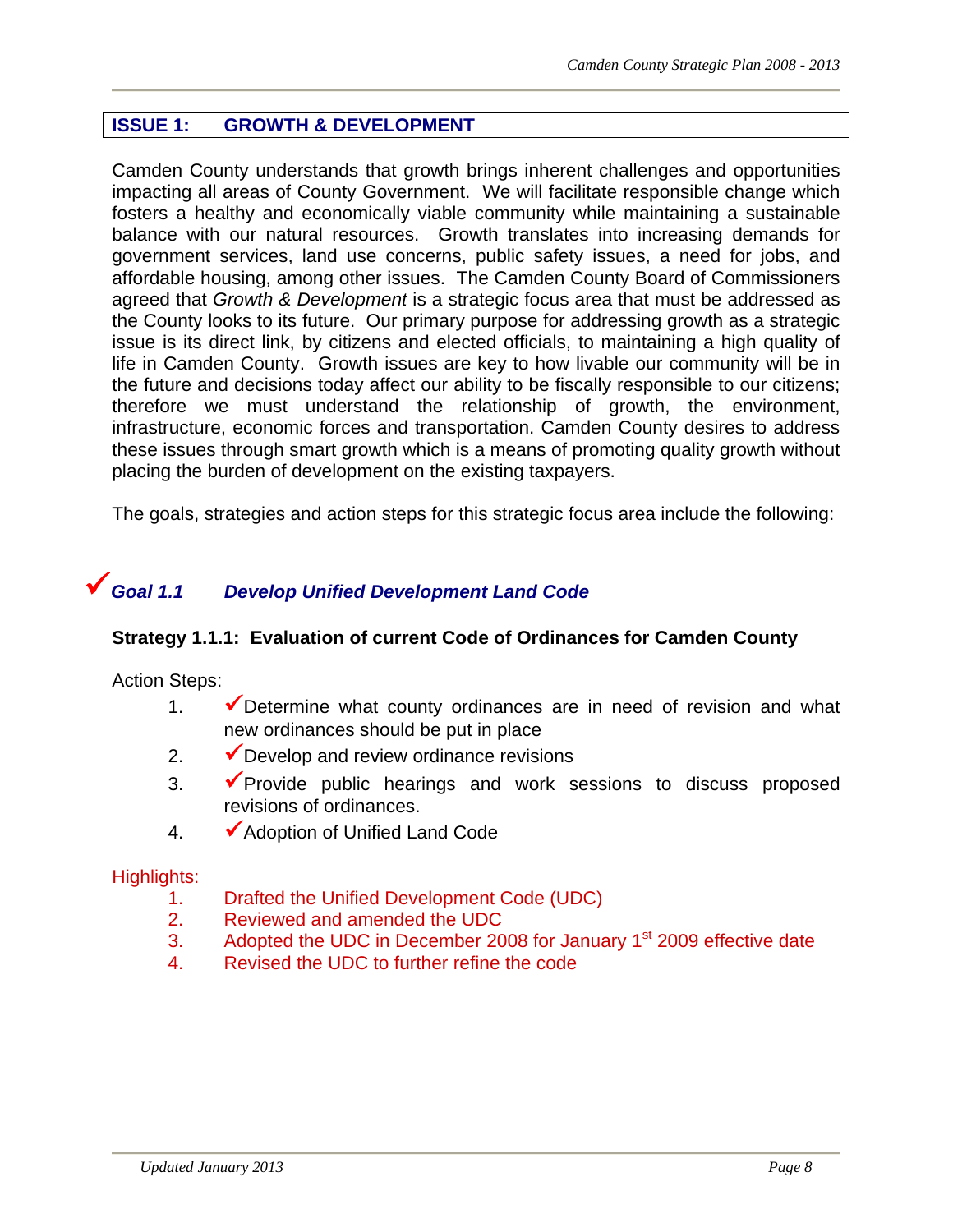# *Goal 1.2 Implementation of Smart Growth*

**Strategy 1.2.1: Develop a means to ensure we prepare for the future growth of Camden County through its vision and mission.**

Action Steps:

- 1.  $\blacktriangleright$  Research key growth issues that impact Camden County now and in its future.
- 2.  $\mathbf{\check{v}}$  Work in conjunction with departments within the County Government as well as stakeholders in the community to establish a means for ensuring Smart Growth.
- 3. Develop and Adopt a Smart Growth Development Scorecard
- 4. Hire a Smart Growth Coordinator to ensure Camden County focuses its effort to maintain and plan for smart growth.
- 5. Continued review of measures to ensure smart growth in order to take advantage of opportunities and stay ahead of threats that could impact Camden County.

#### Highlights:

- 1. Identified implementation of Smart Growth in Joint Comprehensive Plan
- 2. Adopted the Future Land Use Map on February 16, 2010

### *Goal 1.3 Implementation of Safe Growth Policy*

#### **Strategy 1.3.1: Develop a means to ensure we prepare for the future public safety needs of Camden County through its vision and mission.**

Action Steps:

- 1. Integrate public safety policies with the county's smart/quality growth policies
- 2.  $\sqrt{\frac{1}{2}}$  Ensure appropriate infrastructure is planned and programmed to enhance the county's safety and quality of life.
- 3. Communicate consistently with Planning & Development Department through developmental review and land use plan
- 4. Develop and implement statistical models to assist in understanding workload and personnel relationships and demands, call volume and land use relationships, and fiscal impact of development on Public Safety
- 5. Establish a Safe Growth Policy

- 1. Adopted the Fire Rescue Prevention & Services Ordinance
- 2. Constructed the Dover Bluff Fire Station opened on October 15, 2009
- 3. Published a hurricane guide to help the public to be prepared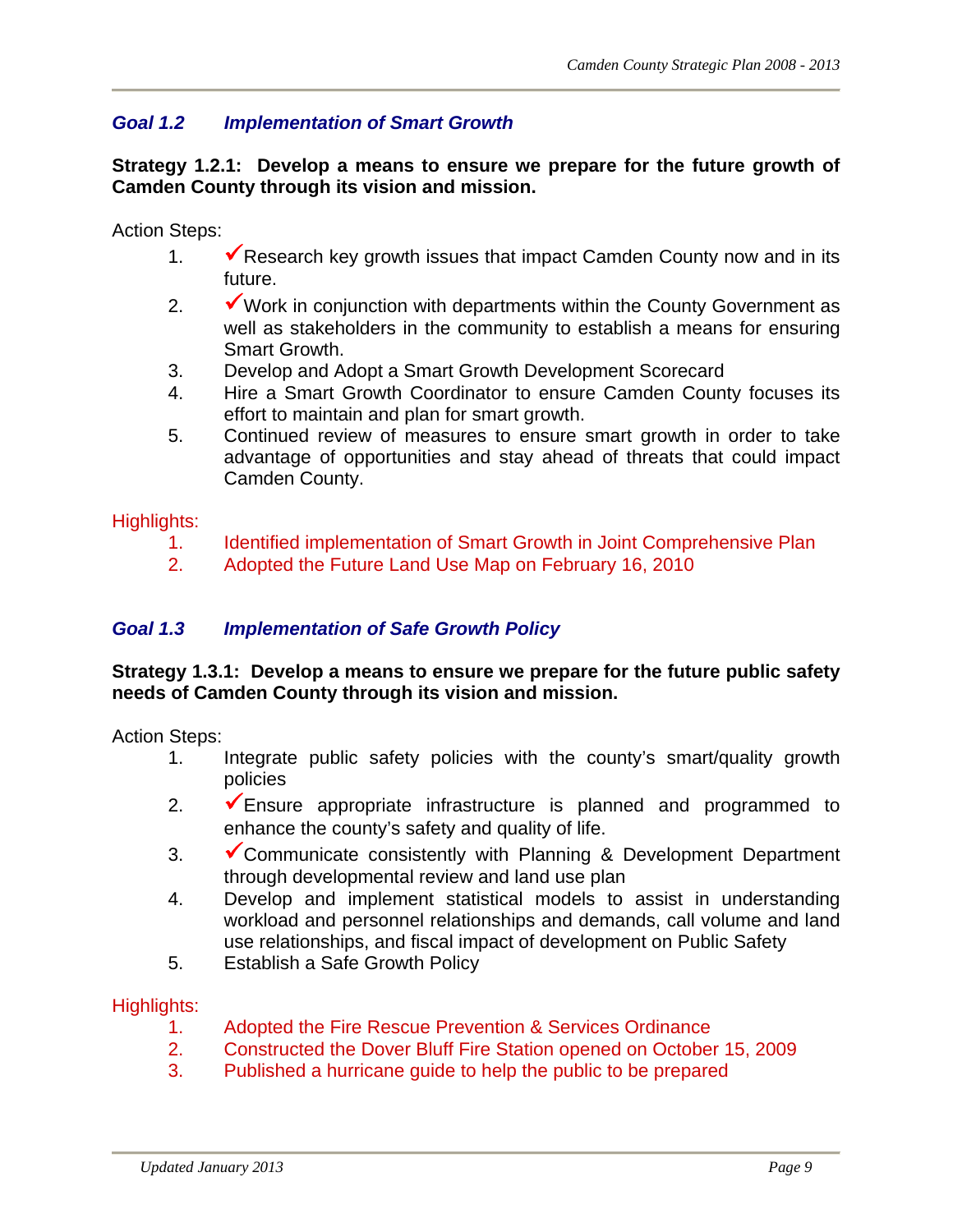- 4. Implemented a nationally recognized advanced care for cardiac arrest victims (STEMI) in April 2009
- 5. Participated in 2010 ICMA Center for Performance Measurement benchmarking survey
- 6. Completed an ICMA comprehensive Operations and Data Analysis Report for Fire and Emergency Medical Services in November 2012

# *Goal 1.4 Adoption of Joint Comprehensive Plan*

### **Strategy 1.4.1: Complete Joint Comprehensive Plan with RDC in timely manner**

#### Action Steps:

- 1.  $\blacktriangleright$  Work with Cities and RDC in establishing a draft document for review by County Administrator and City Managers to present to staff for input
- 2.  $\blacktriangleright$  Make any revisions deemed necessary after review of draft
- 3.  $\sqrt{\ }$  Review final draft document by County and Cities to present to Board and Councils for consideration
- 4. Adoption and Implementation of Joint Comprehensive Plan

#### Highlights:

1. Adopted Joint Comprehensive Plan in October, 2008

# *Goal 1.5 Complete Coastal Georgia Comprehensive Plan*

#### **Strategy 1.5.1: Complete Coastal Georgia Comprehensive Plan with DCA**

Action Steps:

- 1.  $\blacktriangleright$  Work with DCA in establishing public meeting and work sessions with governmental officials
- 2. **V** Review of Coastal Georgia Comprehensive Plan
- 3. Implementation of Coastal Georgia Comprehensive Plan

- 1. Coastal Comprehensive Plan Advisory Committee Adopted Coastal Georgia Comprehensive Plan Agenda
- 2. Camden County is working to accomplish standards set forth in the Agenda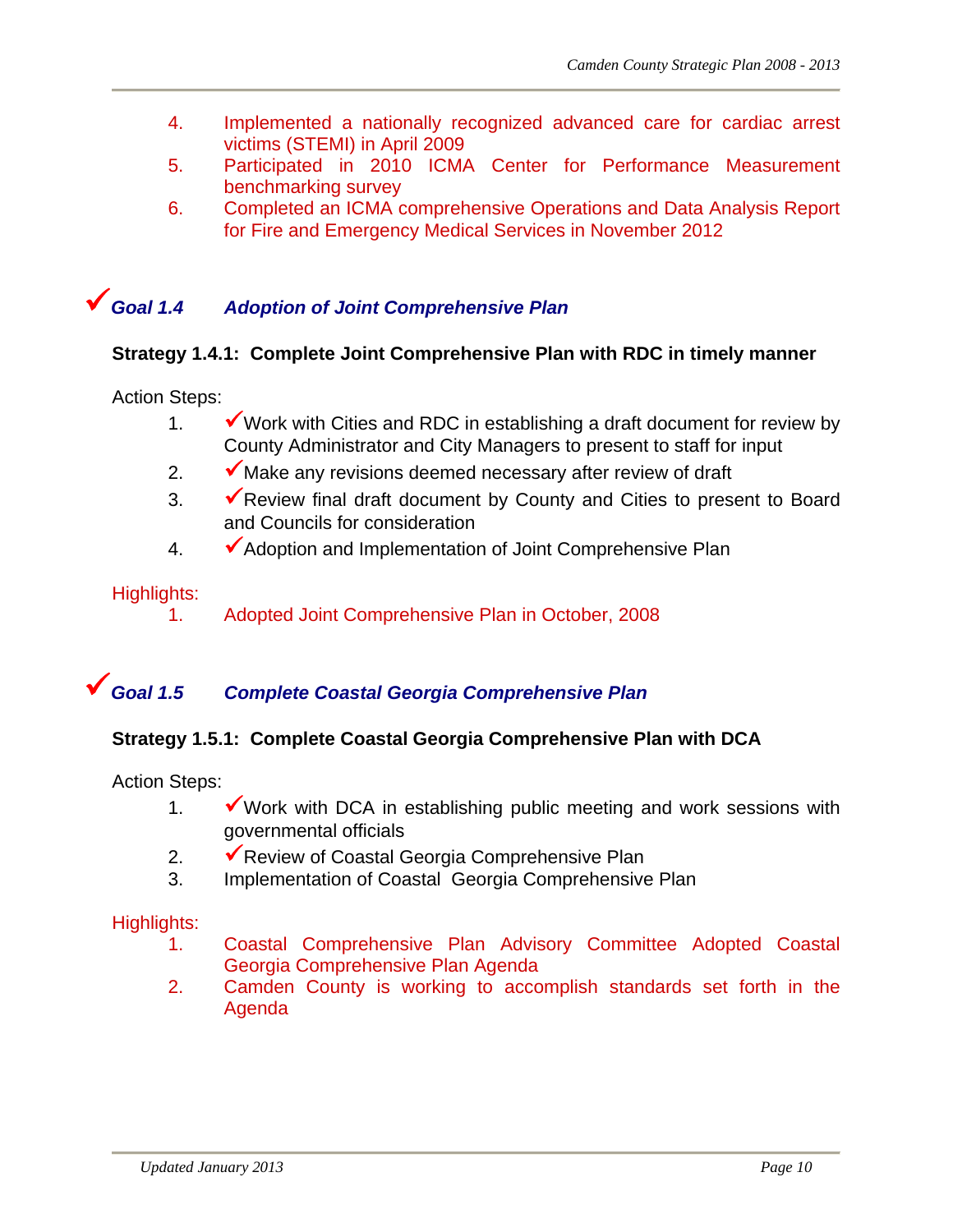# *Goal 1.6 Resolution of Water & Sewer Issue*

### **Strategy 1.6.1: Establishment of County Action Plan for Water & Sewer**

Action Steps:

- 1.  $\checkmark$  Organize meetings with County and Cities to discuss future vision of each municipality regarding outreach of water and/or sewer needs
- 2.  $\sqrt{\ }$ Research alternative means of providing water and/or sewer in the unincorporated areas of Camden County.
- 3.  $\checkmark$  Organize discussions with area providers of water and/or sewer to recognize potential of public/private partnerships
- 4.  $\blacktriangleright$  Hire County Engineer to assist in the facilitation of establishing needs assessment for Camden County as it relates to water and sewer
- 5. Adoption of a County Action Plan for Water and Sewer needs in Camden County.

#### Highlights:

- 1. Hired County Engineer in 2009 but due to declining revenues the County Engineer position has been vacant since 2011
- 2. Completed discussions with Kingsland, St. Marys and Woodbine
- 3. Completed discussions with organizations regarding potential for public/private partnership
- 4. Established a master plan of resources and assets in Camden County with the potential of connectivity in partnership with a private utility company

# *Goal 1.7 Adopt Impact Fees*

#### **Strategy 1.7.1: Evaluate the County's need to implement impact fees as a matter of Growth & Development and Fiscal Sustainability.**

Action Steps:

- 1.  $\checkmark$  Work with a consultant and County Departments that would be affected by the need for impact fees
- 2.  $\blacktriangleright$  Ensure that all procedural steps are met to begin the implementation of Impact Fees
- 3. Adoption of necessary Ordinances for Impact Fees
- 4. Adoption and Implementation of Impact Fees by the Board of Commissioners.

#### Highlights:

1. Adopted Impact Fees in May, 2008 which were effective on January 1, 2009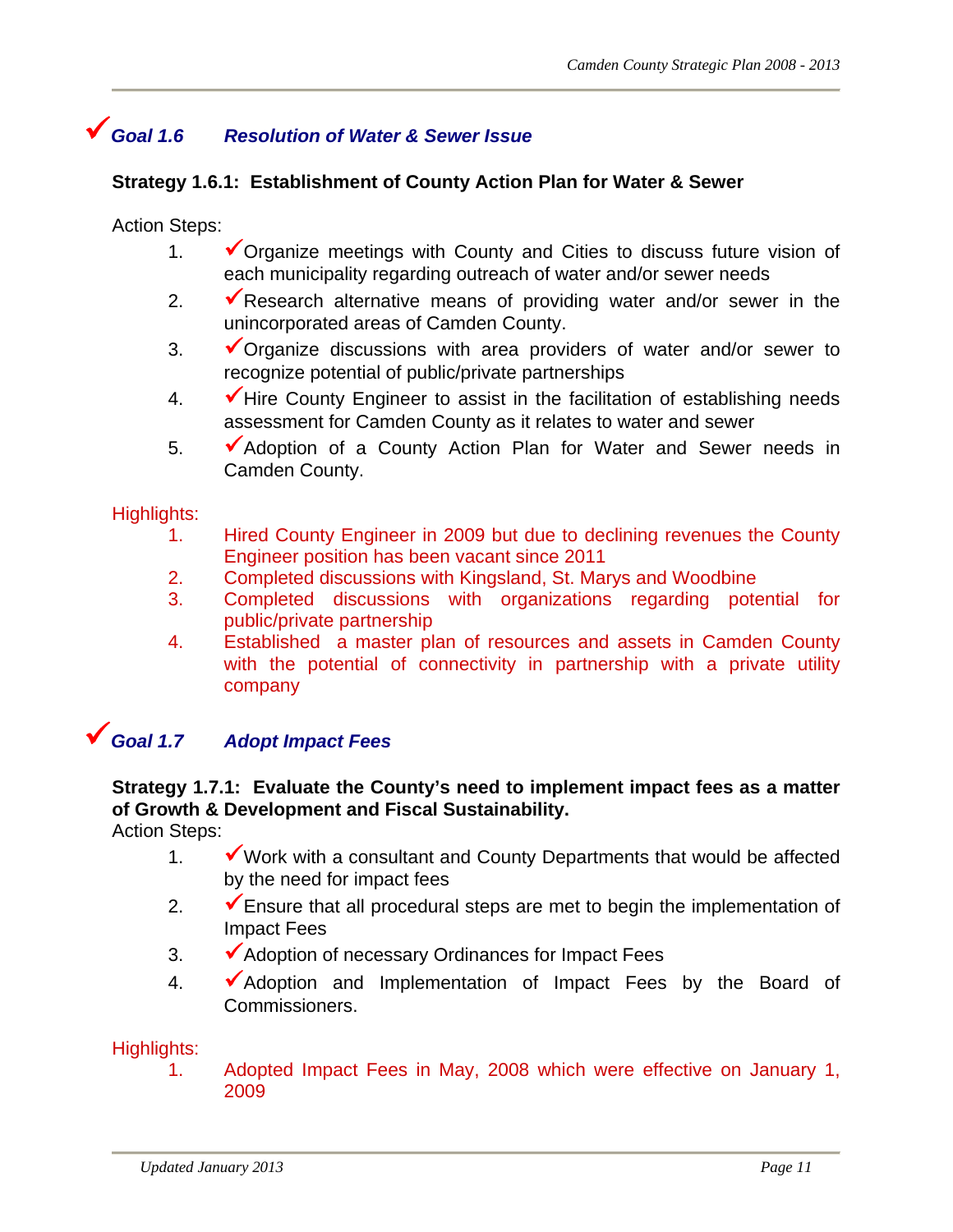# *Goal 1.8 Implementation of E-911 Readdressing for County*

## **Strategy 1.8.1: Evaluate the need for E-911 Readdressing for Camden County**

Action Steps:

- 1.  $\sqrt{\ }$  Review current addressing system.
- 2.  $\sqrt{\phantom{a}}$  Determine if E-911 Readdressing is necessary for public safety concerns
- $3.$   $\blacktriangleright$  Initiate discussions with E-911 Director and Cities to Determine if Cities of Kingsland, St. Marys and Woodbine require E-911 Readdressing
- 4.  $\sqrt{\phantom{a}}$  Review and examine parcel splits for accuracy
- $5.$   $\blacktriangleright$  Implement any changes necessary regarding parcel splits
- 6. Take steps necessary to implement E-911 Readdressing for County and Cities if determined necessary.
- 7. Determine necessary funding source to implement E-911 Readdressing.

### Highlights:

- 1. Implemented parcel split changes
- 2. Initiated of discussion between all involved parties

# *Goal 1.9 Review/Revise Service Delivery Strategy*

### **Strategy 1.9.1: Evaluate the need to amend/revise the Service Delivery Strategy**

Action Steps:

- 1. Review and evaluate current Service Delivery Strategy with County and **Cities**
- 2. Determine if current Service Delivery Strategy should be revised.
- 3. Submit proposed revisions to proper legislative body for review and endorsement
- 4. Implement necessary revisions and/or amendments to Service Delivery Strategy under requirements of law.

#### Highlights:

1. Adopted a Service Delivery Strategy in October 2008 at no cost to Camden County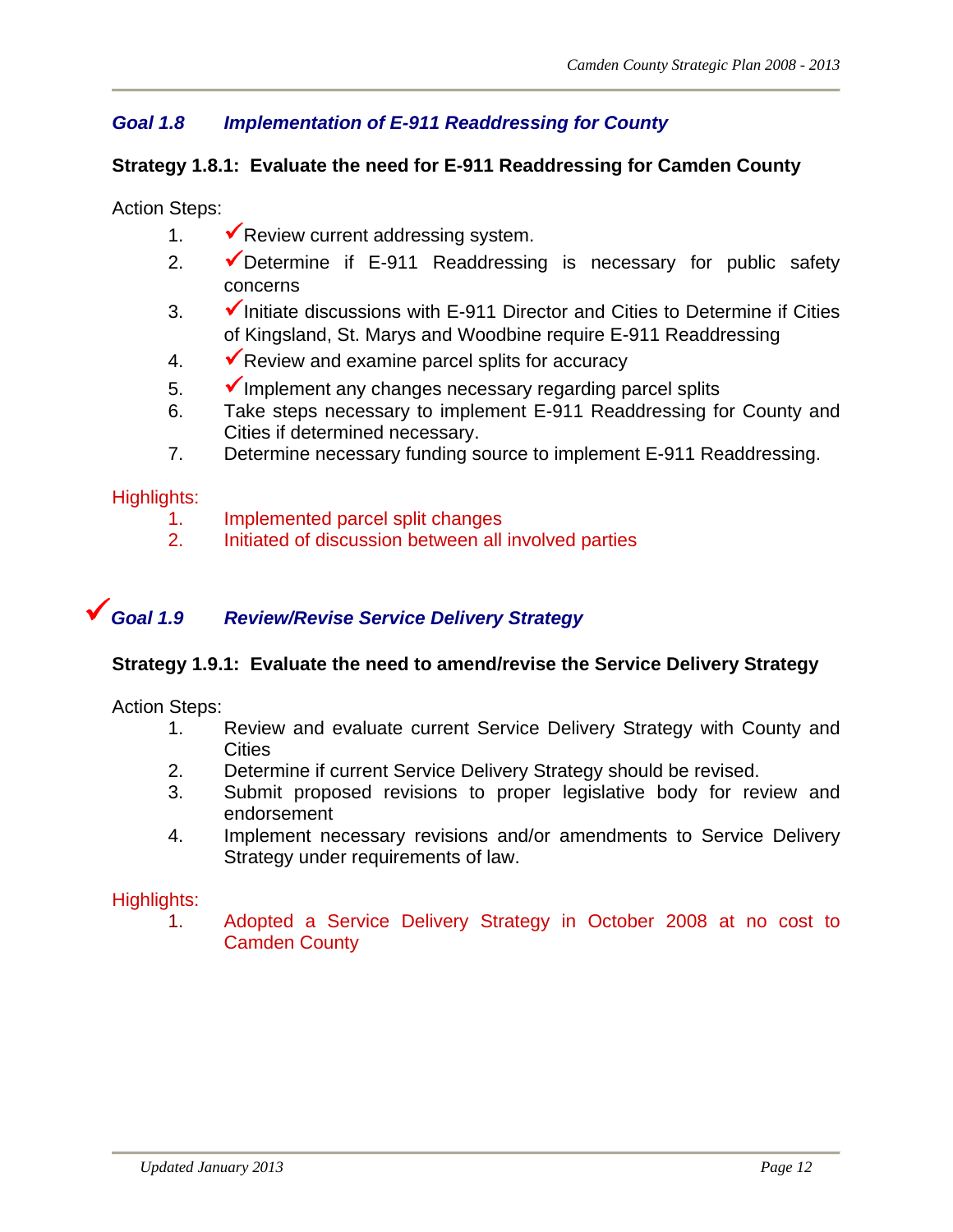# **ISSUE 2: FISCAL SUSTAINABILITY**

Camden County will develop revenue sources and partner with other entities to (1) ensure that growth and change pay their way, (2) fund achievement of the Strategic Plan's goals and (3) financially sustain services valued by the community. While maintaining an internal focus on efficiency and productivity, we will increase our external focus on public and private partner involvement. This strategic focus area points to the Board's desire to provide mandated and core services, as well as those that improve the quality of life for the citizens of Camden County. The Board of Commissioners fully recognizes the importance of working to obtain additional revenue sources and in this effort endorsed the implementation of a Revenue Committee to further expand this effort. Further, as stated in the County's Mission Statement, it expresses the consensus that all County services should be provided in the most cost-effective manner possible.

The goals, strategies and action steps for this strategic focus area include the following:

# *Goal 2.1 To Prioritize the Allocation of Resources*

#### **Strategy 2.1.1: Provide funding for mandated services.**

Action Steps:

- 1.  $\sqrt{\ }$  Analyze the County budget with particular focus on mandated responsibilities and funding requirements.
- 2.  $\blacktriangleright$  Analyze other mandated and/or contractual obligations within the County budget.

#### Highlights:

- 1. Hired a Management Analyst in July, 2008
- 2. Analyzed contracts and purchasing practices resulting in significant cost savings
- 3. Identified State and Federal mandates

### **Strategy 2.1.2: Provide full funding for debt service payments**

Action Steps:

1.  $\blacktriangleright$  Budget for full funding of debt service payments for projects approved by the Board of Commissions.

#### Highlights:

1. Provided full funding for FY08/09/10/11/12/13 equivalent of debt service payments for equipment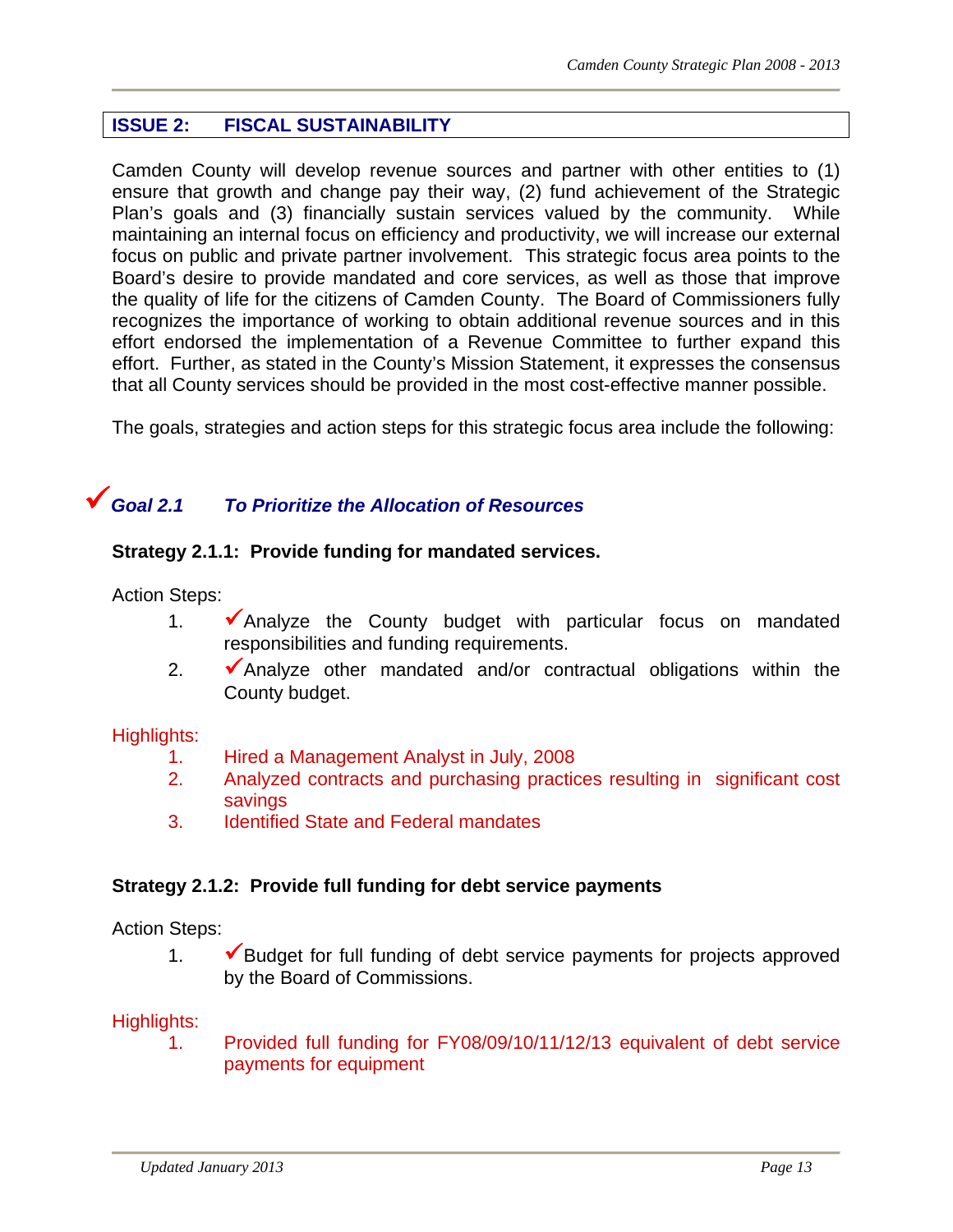# **Strategy 2.1.3: Provide Public Safety funding**

Action Steps:

- 1.  $\blacktriangleright$  Analyze public safety trends and challenges as they relate to budget funding.
- 2.  $\blacktriangleright$  Analyze public safety related prevention programs in regards to budget funding.

## Highlights:

- 1. Participated in in a FY 09 International City Manager's Association Center for Performance Measurement nationwide survey for Fire/Rescue
- 2. Hired a consultant for Camden's 10-year ISO review and allocated funding in accordance with recommendations by levying a millage for the Unincorporated Fire District

## **Strategy 2.1.4: Provide funding for core services**

Action Steps:

- 1.  $\sqrt{\phantom{a}}$  Define and analyze core services
- 2.  $\sqrt{\phantom{a}}$  Determine level of funding for core services

### Highlights:

- 1. Correlated budget requests with Federal, State, and Local mandates
- 2. Separated program costs to clearly identify outcomes

### **Strategy 2.1.5: Provide funding for quality of life services**

Action Steps:

- 1.  $\vee$  Define and analyze quality of life services
- 2.  $\blacktriangleright$  Determine level of funding for quality of life services

- 1. Partnered with the Coastal Regional Commission Camden to save \$100,000 yearly on the transportation system while increasing service
- 2. Partnered with the Coastal Regional Commission Camden to realize savings of \$45,000 yearly for the meals program for seniors program
- 3. Partnered with the PATH Foundation and Coastal Georgia Rails to Trails, Inc to build the first segment of the Coastal Georgia Rail Trail in June 2010. This effort landed the prestigious 2011 Public-Private Partnership of the Year from ACCG.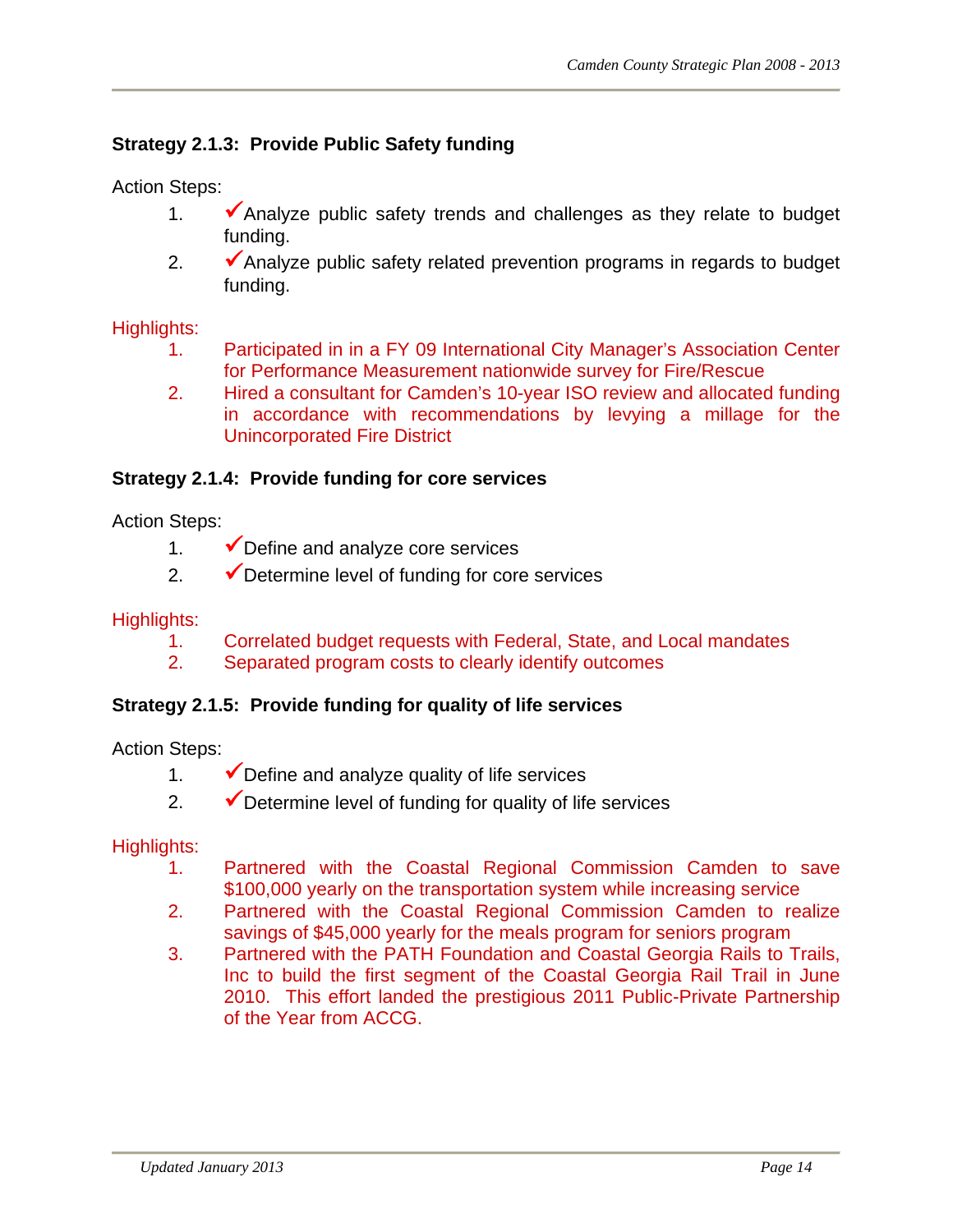# *Goal 2.2 To Review County Programs in Context of Mission Statement*

## **Strategy 2.2.1: Evaluate new and existing program viability**

Action Steps:

- 1.  $\blacktriangleright$  Determine program compliance with County Mission Statement
- 2.  $\sqrt{\phantom{a}}$  Determine legal basis for programs
- $3.$   $\blacktriangleright$  Evaluate program efficiency and effectiveness
- $4.$   $\checkmark$  Evaluate program conformance with adopted plans and ordinances

### Highlights:

1. Implemented an organizational performance measurement initiative to tie annual budget requests to program effectiveness and efficiency

### **Strategy 2.2.2: Perform capability and resource assessment on new and existing programs.**

Action Steps:

- 1. V Determine time constraints/needs on County programs.
- 2. V Determine monetary constraints/needs on County programs.
- $3.$   $\checkmark$  Determine staffing constraints/needs on County programs.
- 4. V Determine equipment constraints/needs on County programs.
- $\overline{\mathcal{P}}$  Determine facility constraints/needs on County programs.

### Highlights:

- 1. Reviewed equipment needs
- 2. Performed staffing reviews for hiring requests
- 3. Completed Operational reviews during 2010 to identify additional opportunities for improvement

# **Goal 2.3 Pursue Alternative Revenue Sources to Support County Services**

#### **Strategy 2.3.1 Evaluate the County's need to implement impact fees as a matter of Growth & Development and Fiscal Sustainability.**

Action Steps:

- 1.  $\mathbf{\mathsf{v}}$  Work with a consultant and County Departments that would be affected by the need for impact fees.
- 2.  $\blacktriangleright$  Ensure that all procedural steps are met to begin the implementation of Impact Fees
- $3.$   $\blacktriangleright$  Adoption of necessary Ordinances for Impact Fees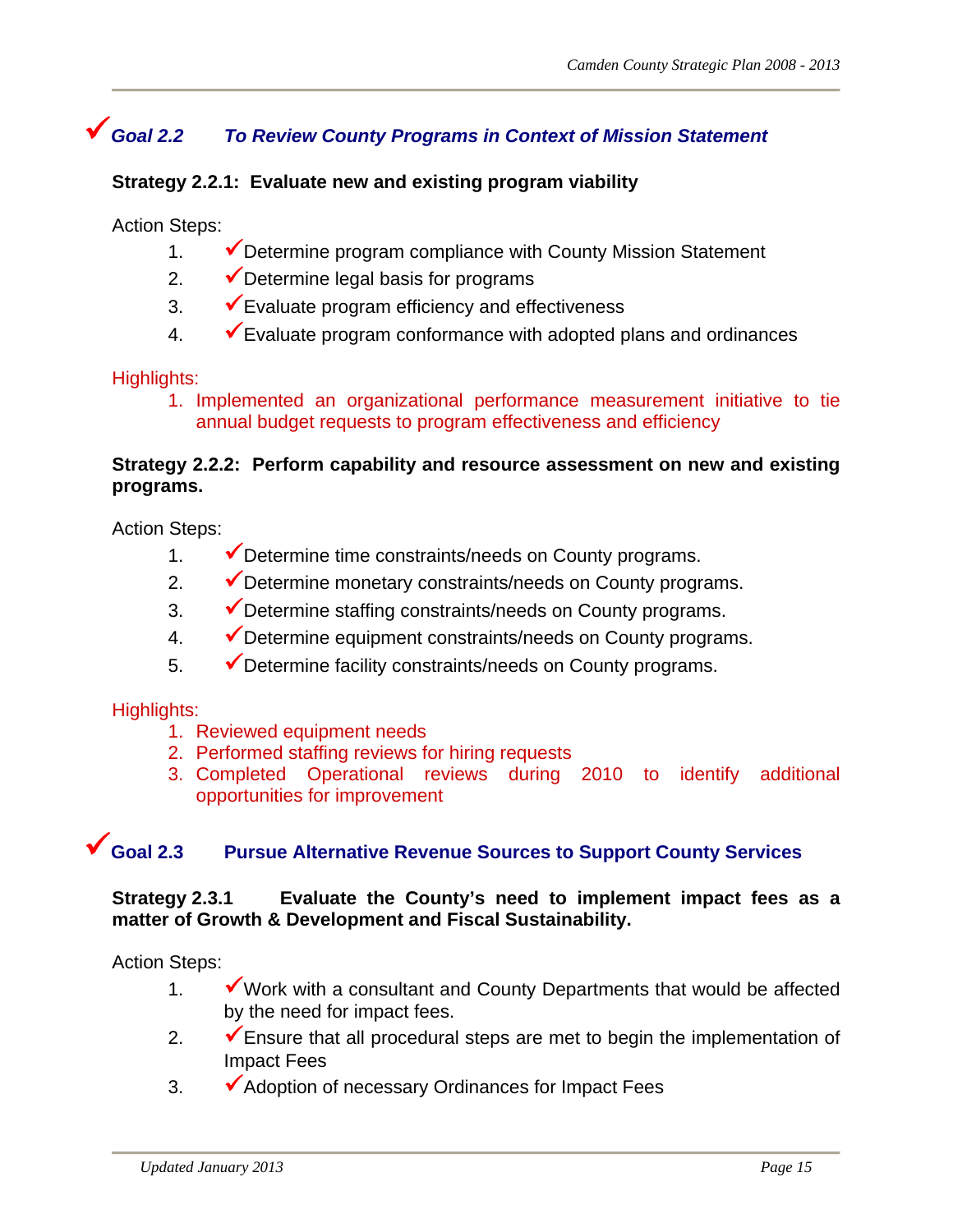4. • Adoption and Implementation of Impact Fees by the Board of Commissioners

Highlights:

- 1. Adopted Impact Fees on May 5, 2008 with a total of \$138,759.72 collected
- 2. Leased radio tower space to an electric utility for \$44,407 in revenue over a five year period beginning June 1, 2011

#### **Strategy 2.3.2: Pursue innovative revenue sources for equipment purchases, operations, program implementation, capacity building, road projects etc.**

Action Steps:

- 1.  $\blacktriangleright$  Encourage departments to more aggressively research grant availability and/or State and Federal funding opportunities to supplement their departmental budgets.
- 2.  $\blacktriangleright$  Analyze the prospect of a research and grants coordinator position within the County Government.
- $3.$   $\blacktriangleright$  Establish an incentive based employee suggestion program to promote cost saving initiatives.
- 4.  $\checkmark$  Establish a Revenue Committee to diversify county revenue.

- 1. Applied for \$850,000.00 in grants during 2008,over \$17,000,000 in 2009, \$500,000 in 2011 (which turned into a \$1.2M award for communications infrastructure; however, given the cost of maintaining the system it had to be returned), and over \$50,000 in 2012
- 2. Received \$3,000.00 Pandemic Flu Grant, \$133,577.00 Neighborhood Stabilization Program Grant, \$141,698 Nonpoint Source Grant, and three GEMA preparedness grants totaling \$100,000
- 3. Established a Grants Coordinator position in-house then transitioned to the Coastal Regional Commission
- 4. Established the Suggestions To Assist In Reduced Spending (STARS) program in June of 2008 which resulted in annual savings of \$11,000+
- 5. Formed a Revenue Committee for 2009
- 6. Created a general employee suggestion program in April 2010 and received over 68 unique ideas in the first month
- 7. Received a 2010 NACo award for "Going Green Saving Green," an effort to make environmentally sound decisions with a financial benefit
- 8. Conducted training in 2010 called "Purchasing 101" to help staff comply with purchasing rules
- 9. Secured financial commitments from the State and Federal Government for completion of Phases I and II of the Kingsland Bypass Project
- 10. Refinanced Solid Waste Authority Bonds in 2012 for a 10 year savings of \$619,880
- 11. Utilized State Prisoners to renovate the Atkinson Building saving \$168,000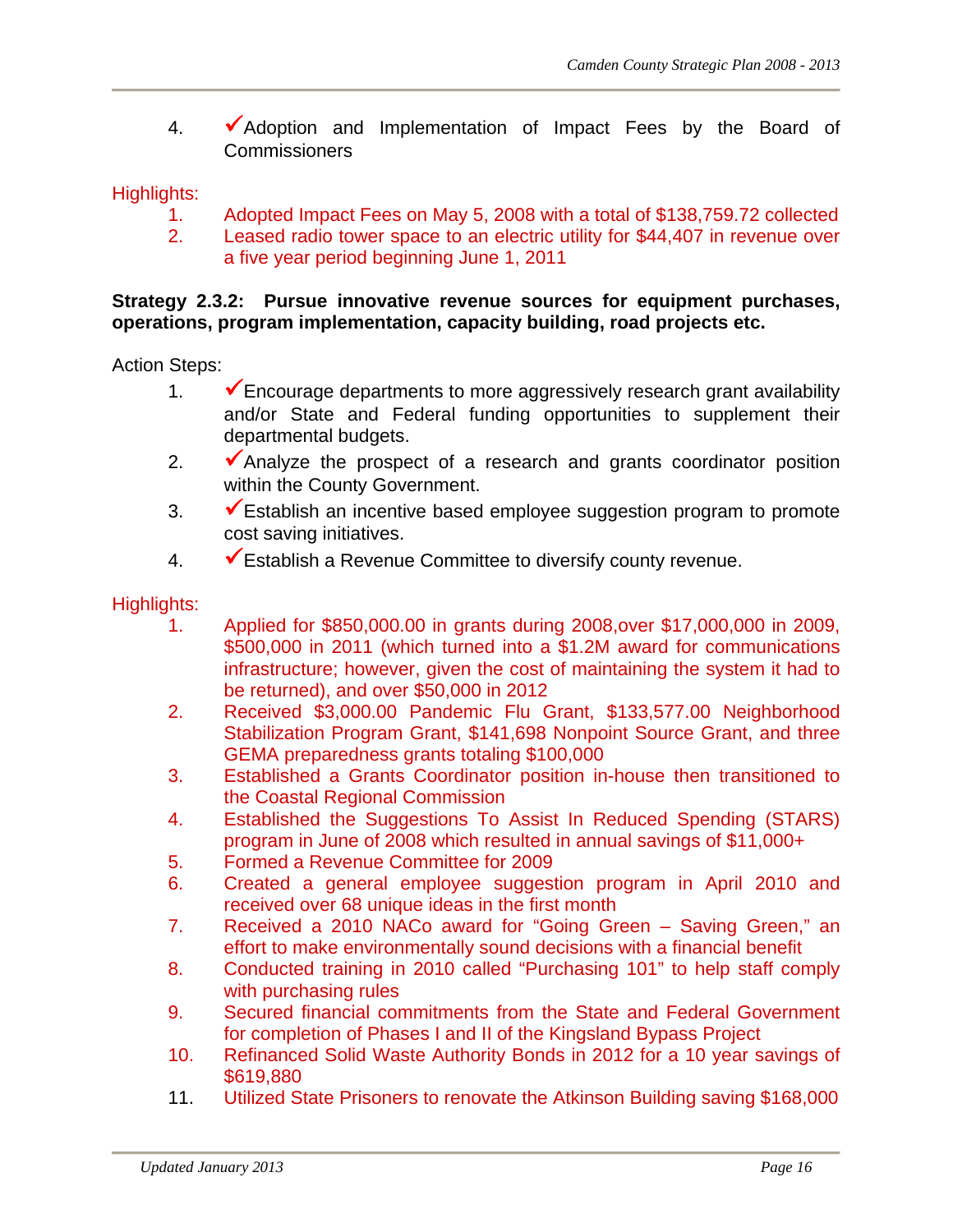# **Strategy 2.3.3: Analyze County fee structures to determine appropriate levels.**

Action Steps:

- 1.  $\checkmark$  Obtain fee schedules for neighboring counties and counties of similar size
- 2. Determine how/whether fees can appropriately offset departmental service delivery expenditures
- $3.$   $\blacktriangleright$  Research the legal constraints on fees applied for services

#### Highlights:

- 1. Reviewed 2008 competing rates and fees
- 2. Reviewed 2010 competing rates and fees
- 3. Adjusted Impact Fee rates in 2010 and 2011
- 4. Increased Alcohol Ordinance fees
- 5. Increased Ambulance fees
- 6. Reviewed Emergency 911 funding in 2010 to include collection trends
- 7. Increased Curbside collection rate to a sustainable level in 2011

#### **Strategy 2.3.4: Support statewide efforts to diversify revenue sources for county governments.**

Action Steps:

- 1.  $\blacktriangleright$  Participate with the Association of County Commissioners of Georgia in the development of revenue options.
- 2.  $\mathbf{\check{v}}$  Work with members of the General Assembly to look at various ways to diversify revenues.

- 1. Approached Representative Hill of the General Assembly to ensure Forest Land Protection Act reimbursements are funded
- 2. Advocated for fewer unfunded State and Federal mandates
- 3. Maintained close contact with the ACCG on legislative, operational, and legal issues
- 4. Participated in the 1% Regional Transportation Tax that was denied by voter referendum in 2012
- 5. Levied E-911 user fees to prepaid cell phones beginning in FY 2012 in accordance with State legislation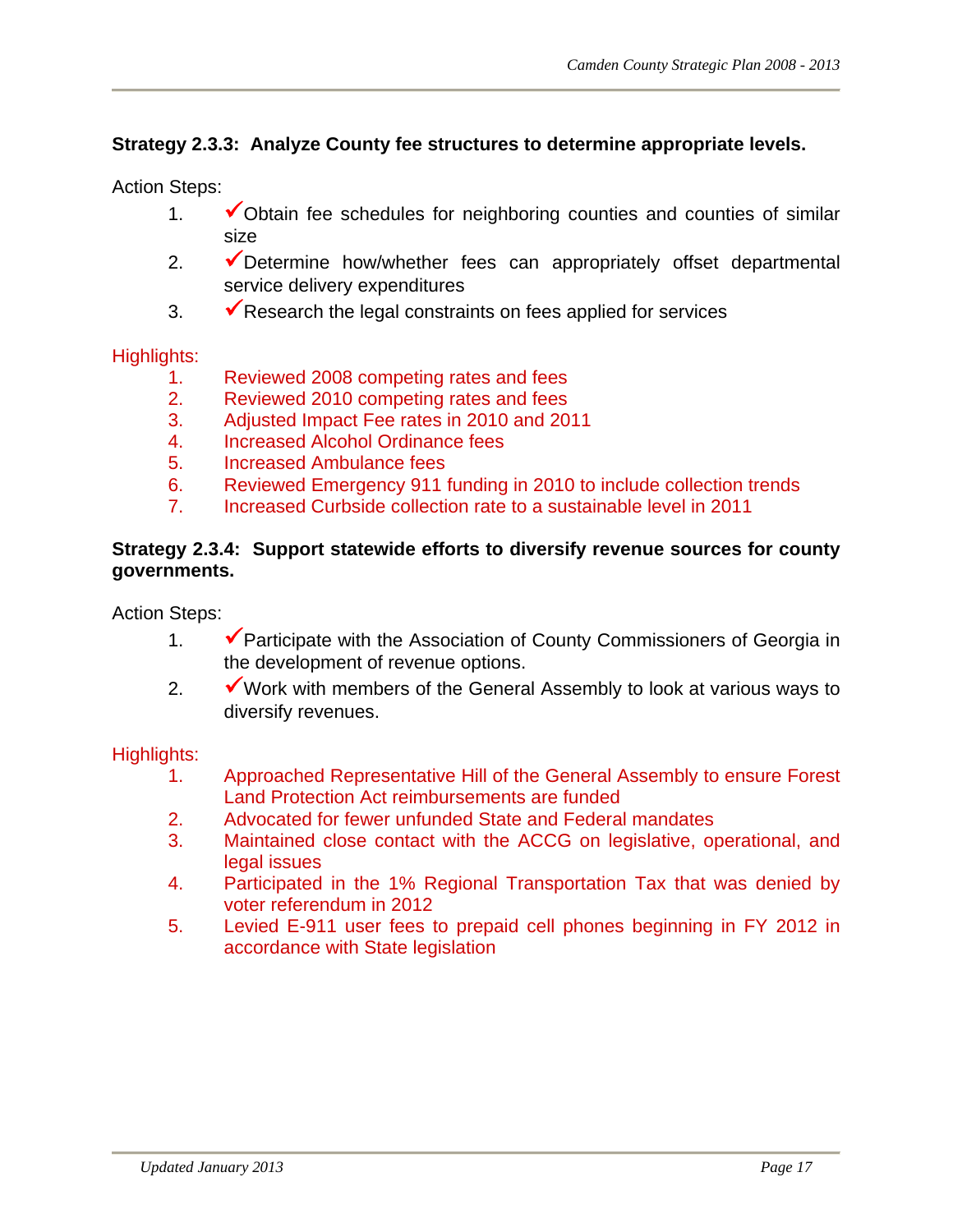# *Goal 2.4 Fiscally Responsible Budgeting*

## **Strategy 2.4.1 Budgeting for results and outcomes**

Action Steps:

- 1.  $\blacktriangleright$  Budget available dollars to most significant programs and activities
- 2.  $\checkmark$  Set measures of annual progress, monitor and receive feedback
- $3.$   $\checkmark$  Establish measures to confirm and communicate results

- 1. Established performance based budgeting beginning in FY 2010
- 2. Reported annual performance measures for 2011, 2012, and 2013 budget submissions
- 3. Approved Employee Performance Appraisal system in FY 2012 and implemented for FY 2013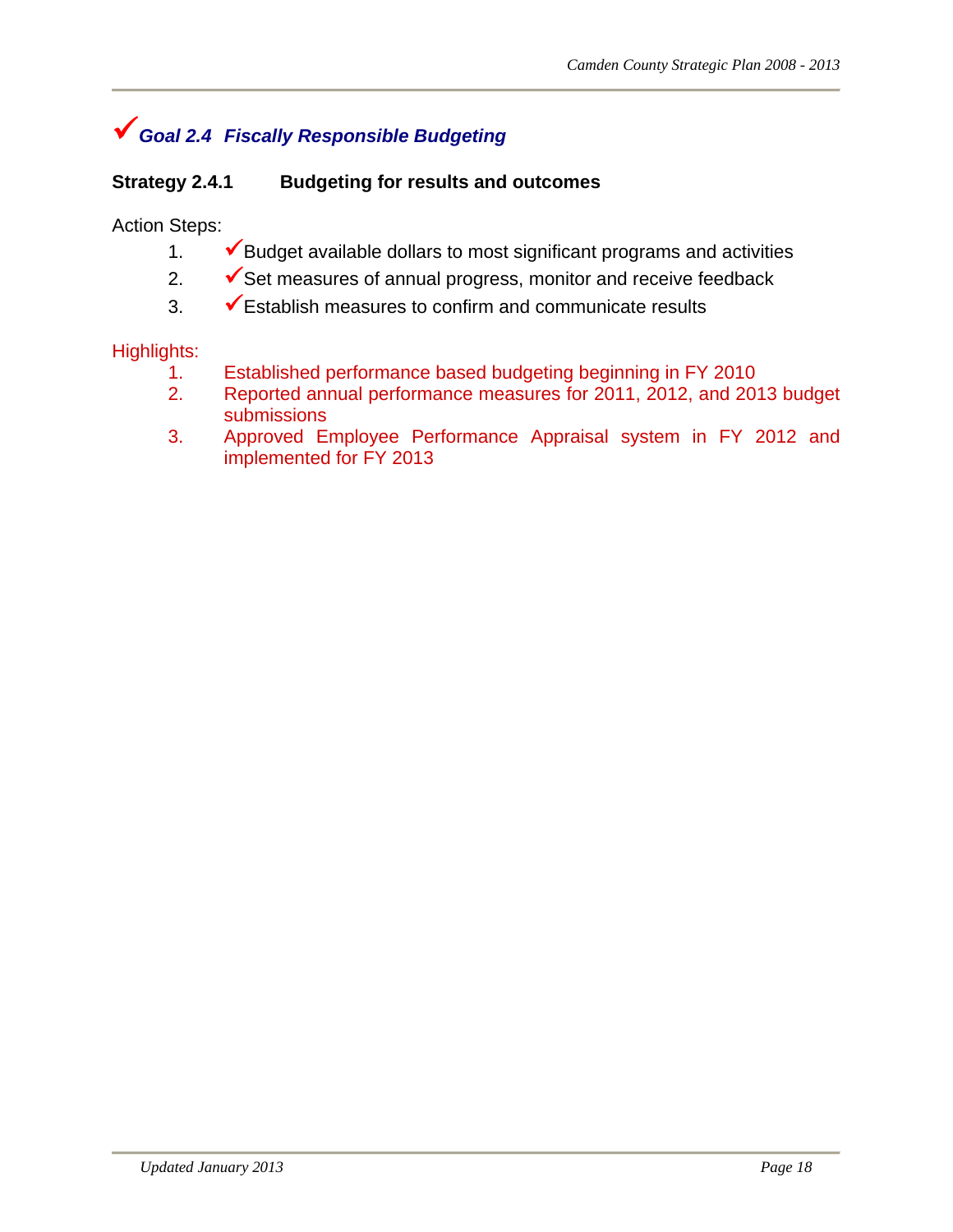# **ISSUE 3: ORGANIZATIONAL EXCELLENCE**

Camden County realizes their need to better serve the community which it serves and accepts the responsibility within our means to utilize public resources efficiently, ethically and intelligently. Camden County is also charged with providing open government trusted by the people. Finally, the Board of Commissioners fully understands that in order to achieve the standard of service expected by its citizens, the employees of Camden County must be presented with all the means necessary to complete this task.

The goals, strategies and action steps for this strategic focus area include the following:

# *Goal 3.1 Provide Exceptional Customer Service*

#### **Strategy 3.1.1: Establish Customer Service Training for County Employees**

Action Steps:

- 1.  $\sqrt{\frac{P}{Q}}$  Provide customer service educational opportunities to all county employees, including outside and in-house training.
- 2.  $\blacktriangleright$  Establish customer service aspect to employee evaluation system.
- $3.$   $\checkmark$  Establish recognition program for employees who receive documented praise regarding customer service from internal/external customers for performance above and beyond the expected service.

- 1. Provided In-House Customer Service training provided to all employees October 2008, October 2009, and September 2010, 2011 and 2012
- 2. Established a customer service aspect to the employee evaluation system
- 3. Created customer service surveys available internally and externally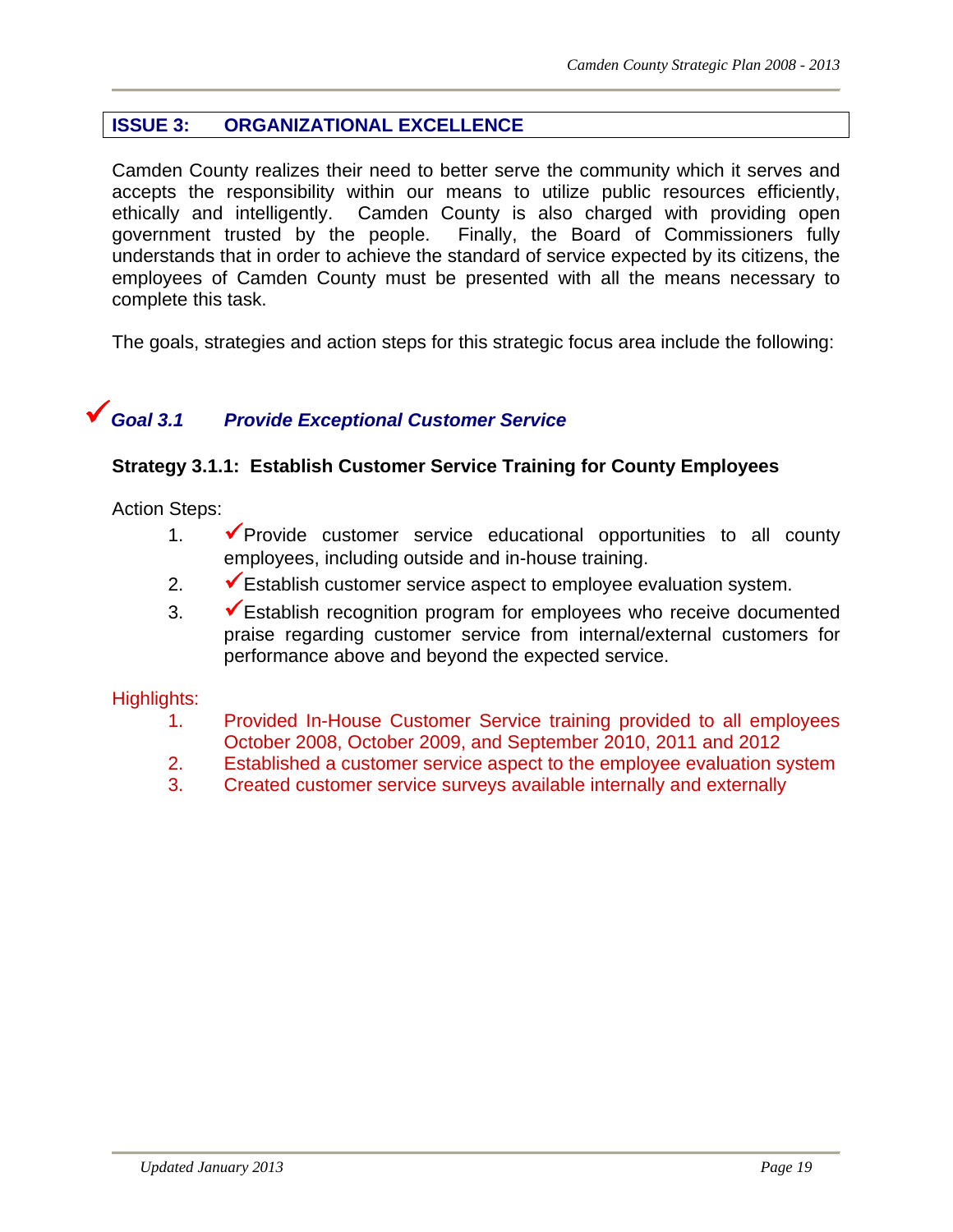# *Goal 3.2 Ensure Highest Employee Standards*

## **Strategy 3.2.1: Hire and Retain Highly Qualified and Productive Employees**

Action Steps:

- 1.  $\blacktriangleright$  Provide competitive compensation and benefit program
- 2.  $\checkmark$  Establish a performance based annual evaluation system for all county employees.
- *3.* Establish an Employee of the Month and Employee of the Year Program.
- 4. **Promote interactive department meetings with County Administrator and** personnel.
- 5. **Provide resources/tools for employees to efficiently and effectively** perform their job.
- *6.* Maintain effective staffing levels for county departments.

#### Highlights:

- 1. Established an Employee Recognition Committee
- 2. Established Employee of the Quarter & Employee of the Year awards
- 3. Instituted an annual Employee Awards Ceremony starting in 2008
- 4. Contracted for audio conferences available to all county employees at no charge to departments
- 5. Established a County Administrator's Advisory Committee
- 6. The annual employee performance evaluations were re-established in FY 2012

### **Strategy 3.2.2: Enhance employee development and professionalism.**

Action Steps:

- 1.  $\checkmark$  Establish secondary education tuition reimbursement program for employees seeking specialized or technical degrees.
- 2.  $\blacktriangleright$  Establish core in-house training classes for employee participation.

- 1. Tuition Reimbursement Policy was created and funded for FY 2010
- 2. Established the Institute for Organizational Excellence which received a 2009 NACo Achievement Award
- 3. Conducted Customer Service training
- 4. Conducted National Incident Management System Training in May, 2011
- 5. Conducted Training for Supervisors in June 2011
- 6. Conducted Mandatory Supervisory Training in April 2012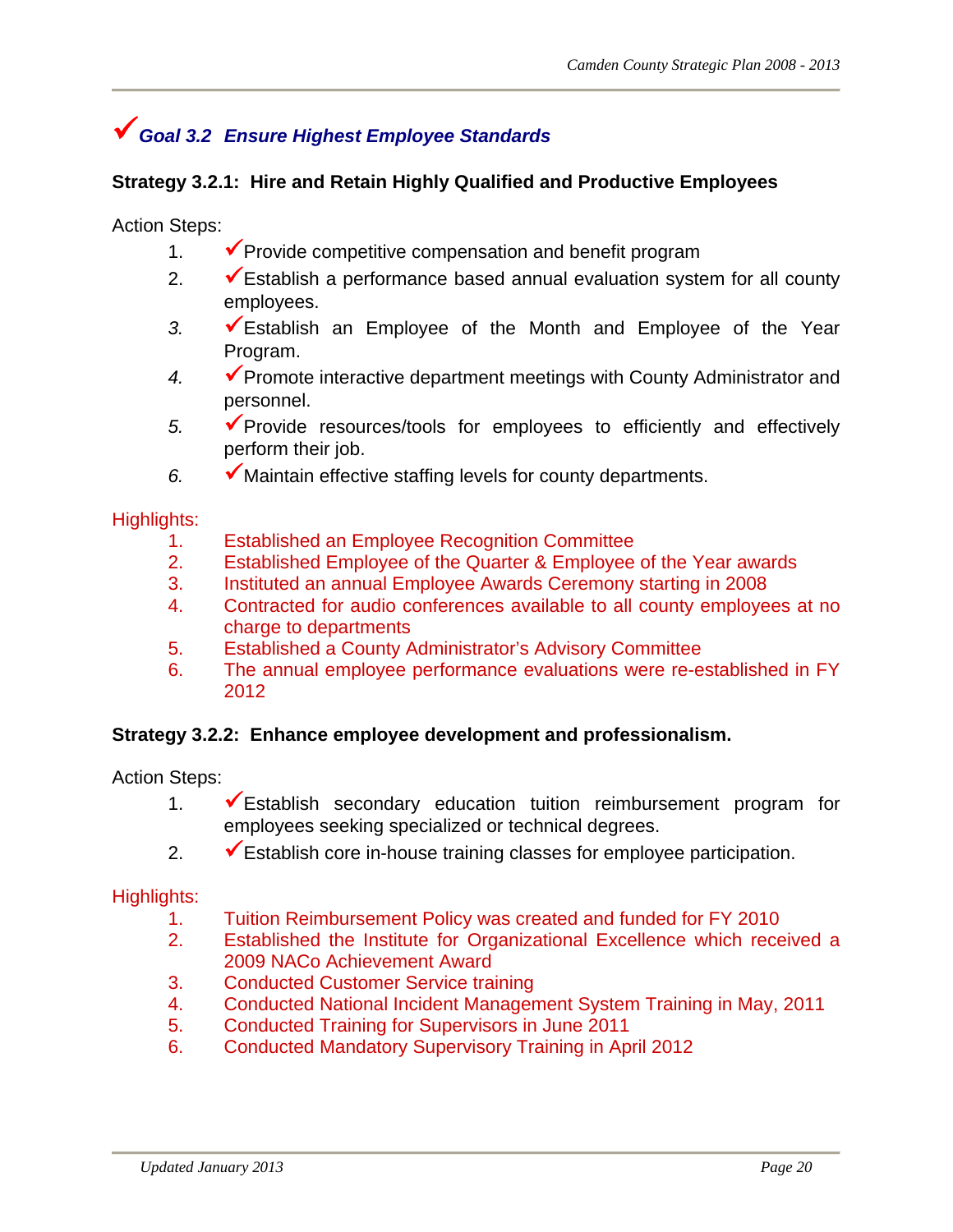# *Goal 3.3 Provide Open Government*

### **Strategy 3.3.1: Establish Community Communication**

Action Steps:

- 1.  $\checkmark$  Develop active feedback mechanisms to listen to the public's needs, concerns, questions and priorities
- 2.  $\blacktriangleright$  Develop a program aimed at promoting awareness of County services
- $3.$   $\checkmark$  Develop a program aimed at promoting awareness about Camden County Government
- 4. V Develop a Communication Team
- $5.$   $\blacktriangleright$  Make better use of county network to distribute timely information
- 6.  $\checkmark$  Ensure that matters of concern to the public are discussed in public and to provide the public an opportunity to be heard
- $7.$  Establish the need for a Communications Officer

- 1. Launched a new County Website
- 2. Formed a Communications Committee
- 3. Launched a quarterly Community Outreach Newsletter
- 4. Created a Citizen's Academy Program in May 2009 and April 2010, and July 2011
- 5. Increased frequency for the quarterly Community Outreach Newsletter to monthly in July 2010 due to the high level of effectiveness
- 6. Adopted a Social Media policy to include Facebook, Twitter, and YouTube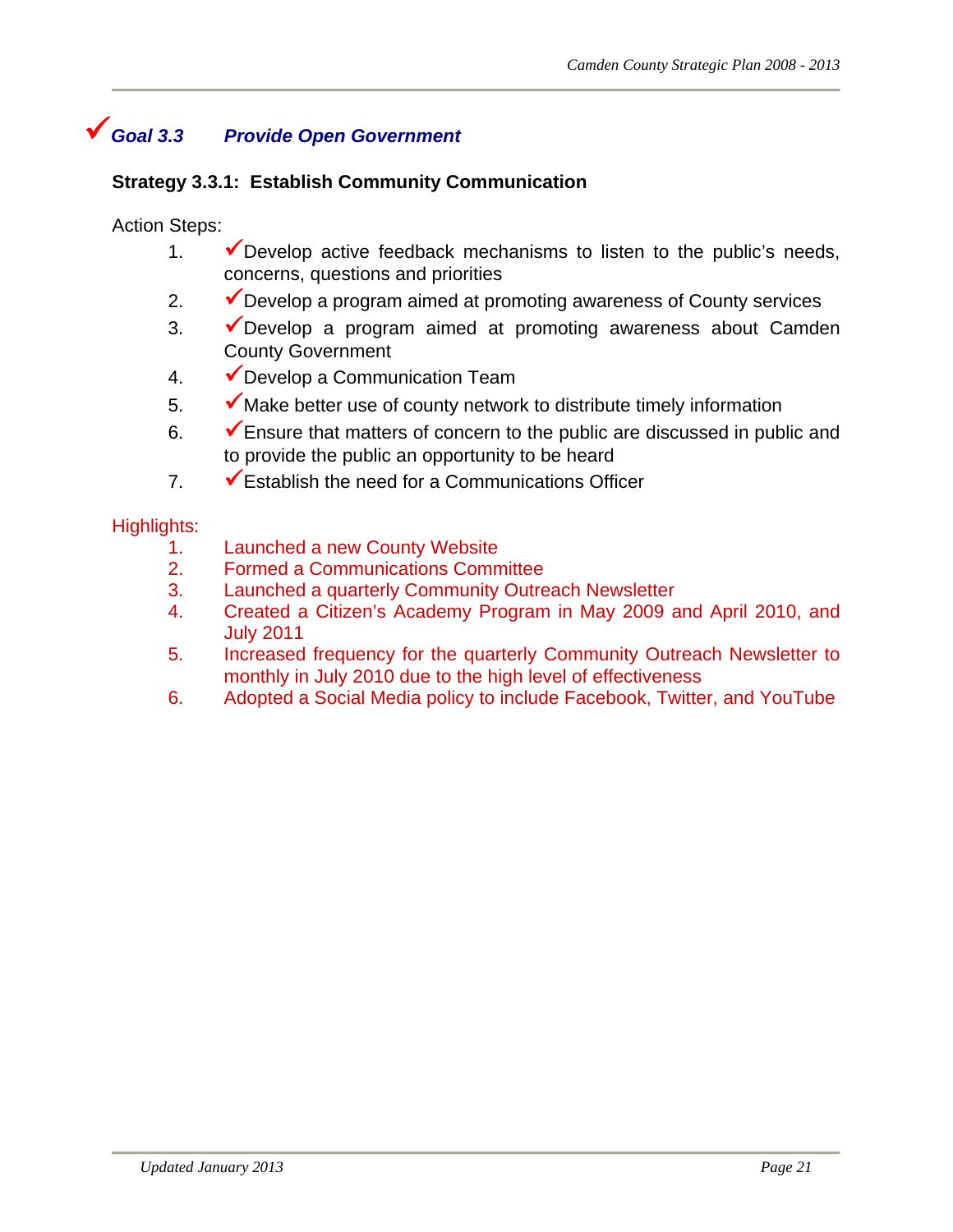# *Goal 3.4 Deliver Efficient and Effective Programs/Services*

### **Strategy 3.4.1: Establish new processes and improve existing processes within the County**

Action Steps:

- 1.  $\mathbf{\check{v}}$  Use innovative techniques to design or redesign programs and services that will deliver accountability, quality customer service and efficiency.
- 2.  $\blacktriangleright$  Determine need for a Centralized County Fleet Program.
- 3.  $\checkmark$  Organize meetings with County, Cities and Board of Education to discuss future vision of fuel system needs throughout the county.
- $4.$   $\blacktriangleright$  Determine possible need for more efficient and effective fuel management system and fuel depot in north end of County.
- $\overline{\mathcal{F}}$  Examine and determine possible need for centralized warehousing.
- $6.$   $\blacktriangleright$  Examine and determine need for full-time County Attorney.
- 7.  $\blacktriangleright$  Explore opportunities to improve efficiencies within all county departments.
- 8. Examine need for Assistant County Administrator.
- 9. Examine need for Internal Auditor.

- 1. Transitioned the County Attorney from part-time to full-time
- 2. Established a Fleet Maintenance Program
- 3. Created a Camden County Legislative Profile
- 4. Conducted a cooperative purchasing exercise with cities which led to significant savings
- 5. Documented "Better Ways of Doing Business" which has cumulatively demonstrated \$3,700,000.00 in one-time savings and over \$1,500,000.00 in recurring annual savings as of 2012
- 6. Health Care Reforms were made from 2009 through 2012 which were formally recognized by the Associate County Commissioners for the exclusive Organizational Efficiency / Operations Award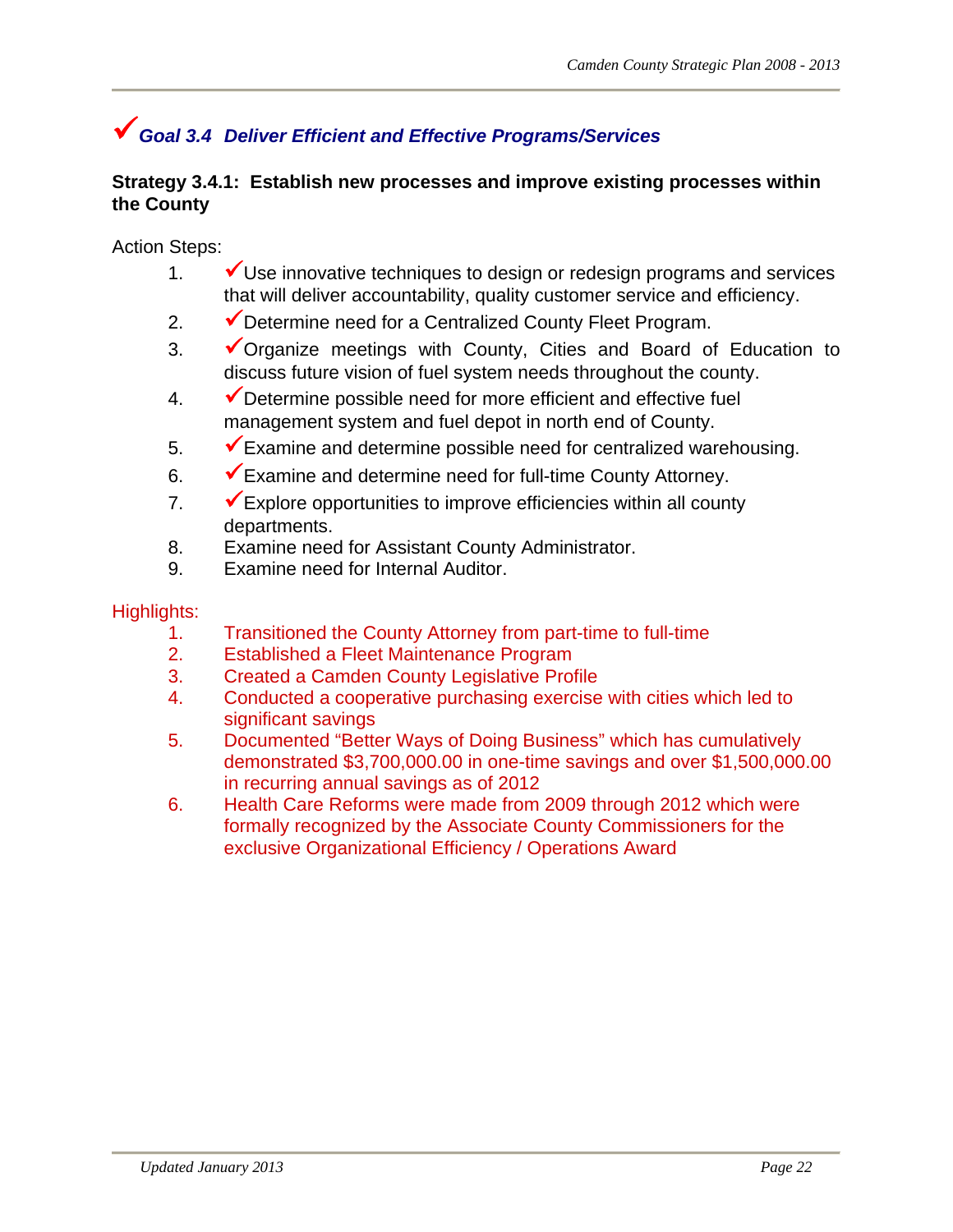# *Goal 3.5 Implementation of County Facility Maintenance Program*

#### **Strategy 3.5.1: Establish a preventative "proactive" maintenance program for county facilities**

Action Steps:

- 1.  $\blacktriangleright$  Identify "software" programs to assist in tracking maintenance and writing procedures.
- 2. Track compliance with the preventative maintenance program.

Highlights:

- 1. Conducted meetings with departments to determine facility needs
- 2. Established a Facility Maintenance Plan
- 3. Upgraded "Facilities Manager" software

# *Goal 3.6 Ensure Most Effective and Efficient Use of County Facilities*

**Strategy 3.6.1: Establish a plan for new or renovated facilities that integrate customer, community and employee needs, safety, functionality, environment, cost and maintainability.** 

Action Steps:

- 1.  $\checkmark$  Utilize life cycle cost analysis and system functionality in new and renovated facility design.
- 2.  $\blacktriangleright$  Examine use of each county facility and its usefulness for purpose intended.
- 3.  $\checkmark$  Establish and Implement a Facilities Master Plan.

- 1. Instituted cost saving initiatives for our facilities
- 2. Completed a facility evaluation in 2009 using the expertise of the County **Engineer**
- 3. Cooperated with private firms to provide mental health, physical health, and reentry services from within available county facilities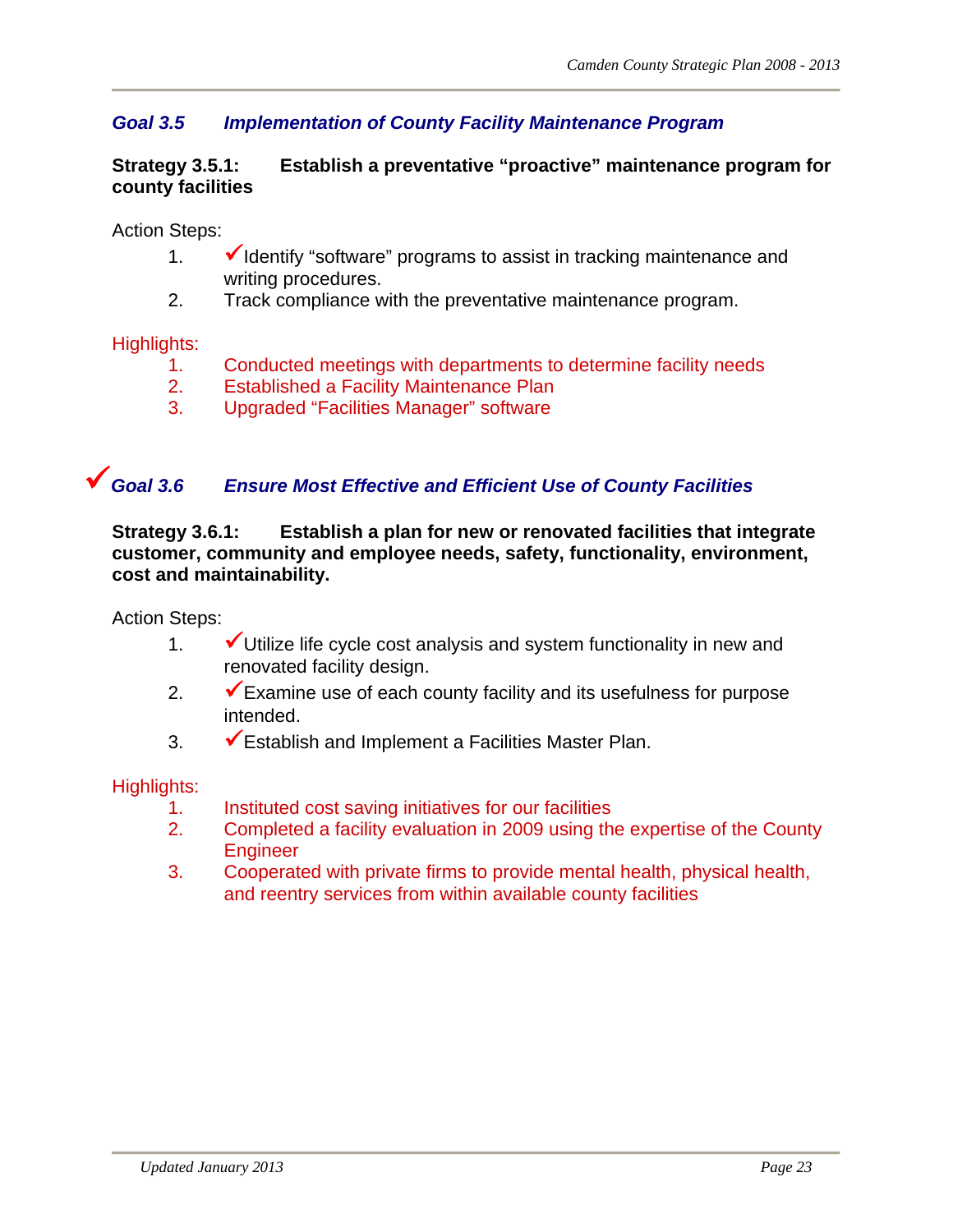# *Goal 3.7 Provide Optimal Security and Safety of County Buildings*

### **Strategy 3.7.1: Enhance the security and safety of County operated facilities for public and staff.**

Action Steps:

- 1.  $\blacktriangleright$  Determine any areas of concern.
- 2.  $\blacktriangleright$  Provide analysis based on areas of concern and determine a plan of action.
- $3.$   $\checkmark$  Identify available funds for implementation of plan to enhance security and safety at county facilities.

- 1. Adopted the ADA Compliance Plan in 2011
- 2. Provided increasingly secure working environments
- 3. Worked in conjunction with Sheriff's Office in 2009
- 4. Performed evacuation drills in 2009
- 5. Trained Community Emergency Response Teams including 19 employees and 26 private citizens for on-scene coordination and assistance prior to arrival of emergency personnel